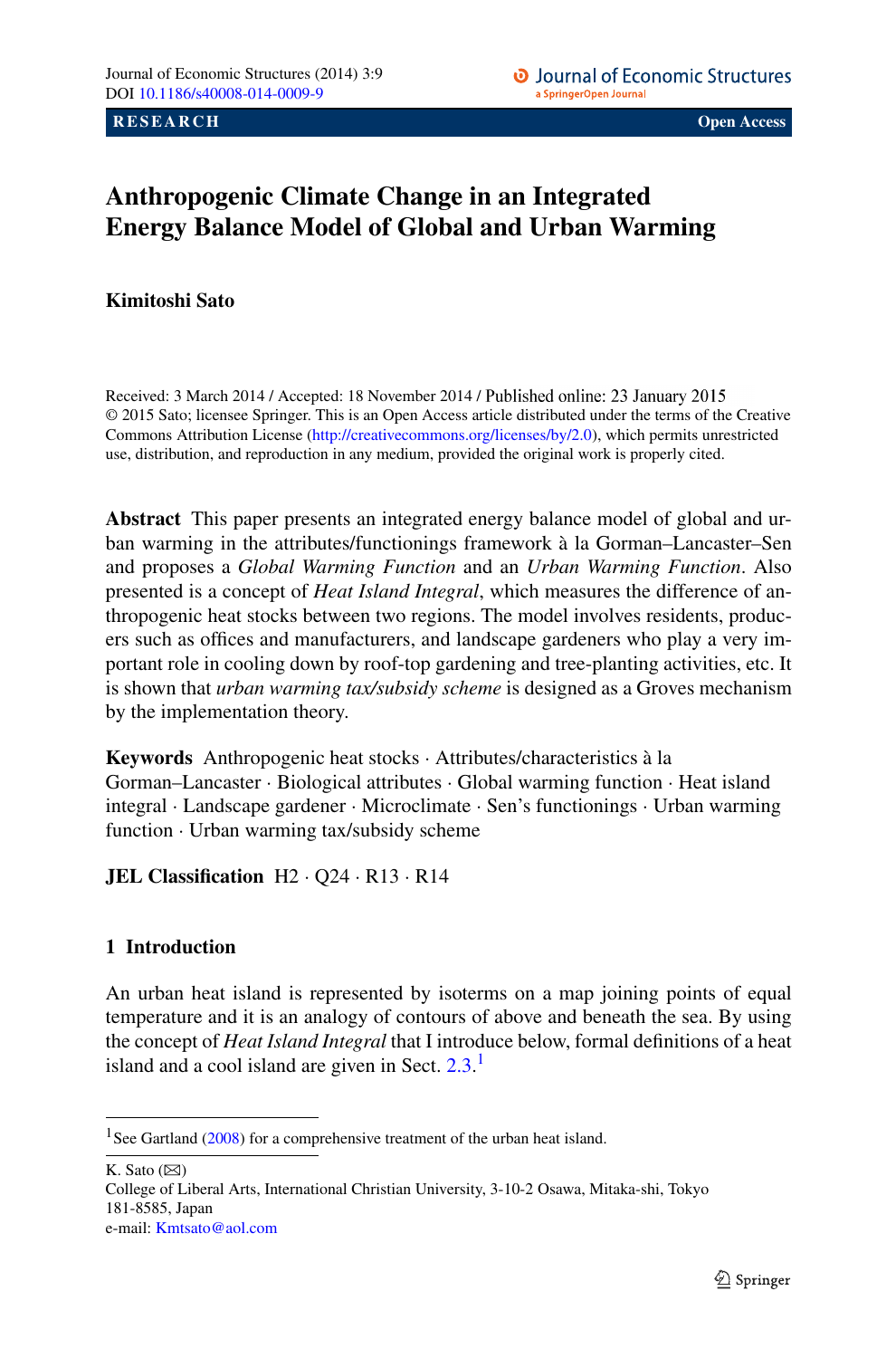In the past 100 years, the temperature has risen 0.9 °C in Japan and 3.2 °C in Tokyo.<sup>2</sup> Whereas the temperature increase of Paris and New York are, respectively, about 0.9 °C and 1.6 °C for the same period. Tokyo's urban warming rate was remarkable; it is above the rising rate of the past ten thousand years. The Tokyo Metropolitan Research Institute for Environmental Protection estimated that the heat emitted from cars and air conditioners has resulted in a temperature increase of 0.4 °C and from the loss of greenery it has increased by 1.4  $^{\circ}$ C in the past century. The green area of Japan was halved from 1930 to 1990, thus, there has been an increase in radiant heat and a decrease in radiation cooling. There is therefore a pressing need to manage the urban thermal pollution due to urban warming in many cities of Japan. See Sato [\(2013](#page-20-0)) for biohazards and health risks suffered from urban thermal pollution.

In this paper, let me present a model to provide an optimal amount of heat as an urban public good. In order for this model to be operational, necessity compels us to devise a tax/subsidy scheme to determine the sum of emissions of heat released by metropolises into the urban atmosphere. The urban environment should now be perceived to be an intergenerational public good that we have to protect. Large cities such as Tokyo, Osaka, Sendai, Hiroshima, Fukuoka, Nagoya, and Sapporo consume a huge amount of energy by using cars and air conditioners, hence, urban warming has now become notable. Metropolitan residents are to be involved in the problem of urban warming which is now confirmed to be caused by emissions of enormous heat, i.e., all the households living in cities could be polluters as well as victims of the warming climate. Any local government is in charge of controlling the total amount of heat emitted by residents and producers to keep the urban climate not too warm in the near future.

This paper proposes to consider urban atmosphere as a complex of intangible attributes such as heat and gases, and the goods composed of tangible attributes that are produced by firms, and green areas consisting of flowers and trees as biological attributes supplied by landscape gardeners.

<span id="page-1-0"></span>The paper proceeds as follows. Section [2](#page-2-0) presents an integrated energy balance model of global and urban warming in the attributes/functionings framework à la Gorman–Lancaster–Sen and proposes an *Urban Warming Function*. Also presented is the concept of *Heat Island Integral*, which measures the difference of anthropogenic heat stocks between two regions. The model involves residents, producers such as offices and manufacturers, and landscape gardeners, who play a very important role to cool down by roof-top gardening and tree-planting activities, etc. It is shown that an *urban warming tax/subsidy scheme* is designed as a Groves mechanism by the implementation theory. Finally some remarks follow, including some technological innovations.

<sup>2</sup>Urban heat islands exist in Tokyo's central business districts (CBD) such as Otemachi, Shinjuku, and Shibuya. The Imperial Palace, the Meiji Shrine, and the Shinjuku Gyoen National Garden are *Cool Islands*, and the temperature of these areas remains rather low compared to the hotter spots mentioned above. Japan has warmed by 0.6 °C in these three decades. See Howard [\(1833](#page-20-1), [1837](#page-20-2)) for the case of England and Renou [\(1862](#page-20-3), [1868](#page-20-4)) for the case of France.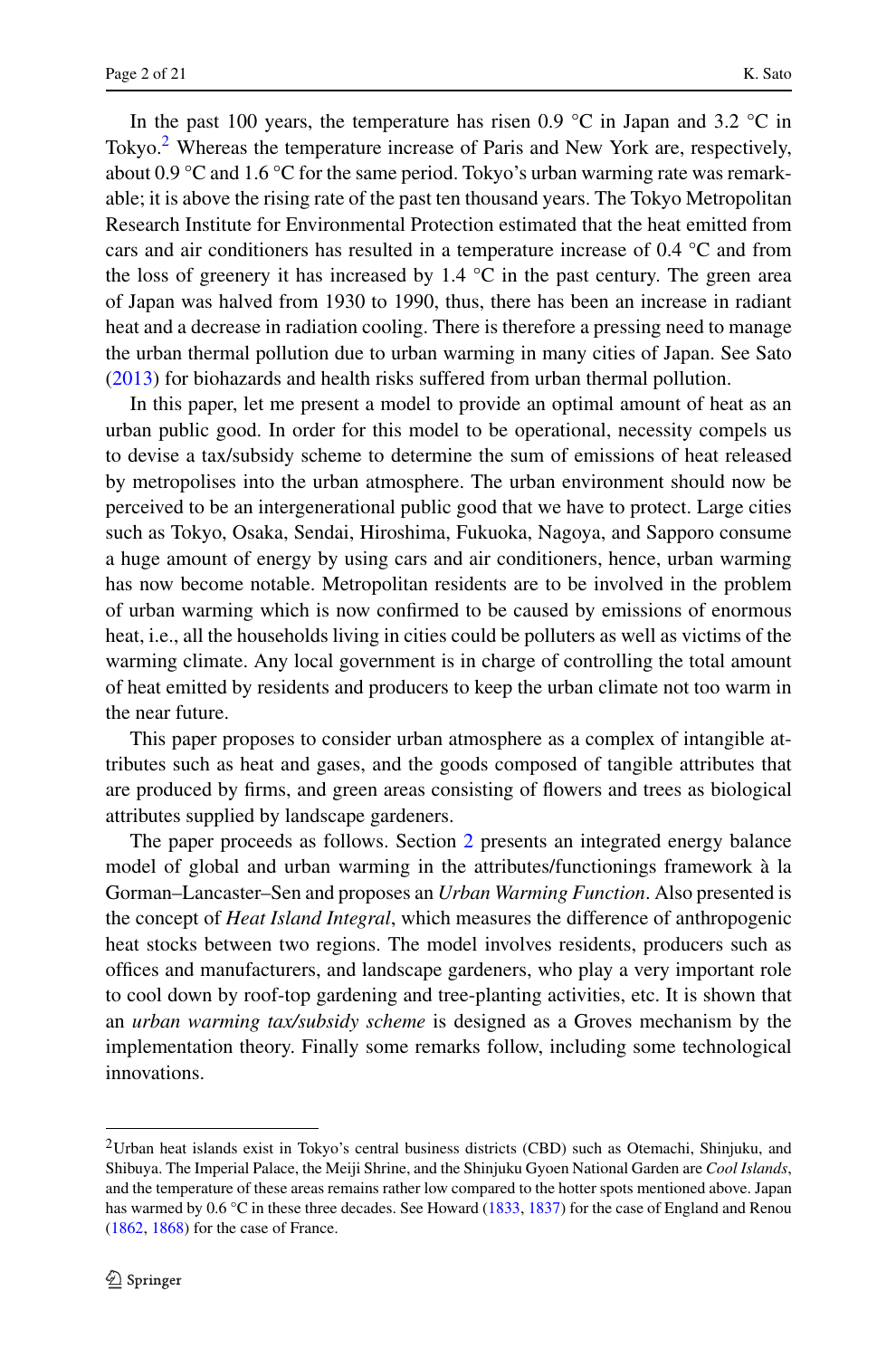#### <span id="page-2-2"></span><span id="page-2-0"></span>**2 Urban Warming and Heat Island**

#### 2.1 A Model of Urban Warming and Heat Island

This section introduces the attributes/characteristics model based on the Gorman– Lancasterian theory where goods are regarded as a composition of characteristics.<sup>[3](#page-2-1)</sup> All trace gases such as greenhouse gases (GHGs) can be interpreted as *gaseous attributes* in our framework, since they infinitesimally compose the urban atmosphere as an urban public good. Characteristics of urban climate are in order: pollution substances, solar radiation, cloudiness, precipitation, temperature, absolute and relative humidity, and wind velocity. These attributes compose the urban planetary boundary layer. This paper focuses upon heat as an attribute, since it is the main cause of urban warming. Before rushing into our theoretical model, let me introduce some basic concepts of urban warming and heat islands.

Let us consider a city where we analyze urban warming and heat islands and the related problems occurring in urban and suburban areas. For the sake of simplicity, assume that our city is composed of two areas, i.e., the urban area and the suburban area, which are divided into many regions,  $\beta \in \mathbf{B} = \{1, ..., B\}$ : the set of regions. Assume that any size whatever can be chosen for a region.

Let there be *N* residents indexed by  $i \in \mathbb{N} = \{1, ..., N\}$ : the set of inhabitants who live in both urban and suburban areas. Each individual emits heat and trace gases when consuming goods or services indexed by *j* and its set is  $J = \{1, \ldots, J\}$ . For the sake of simplicity, it is assumed that each producer *j* supplies only one good *j* which is composed of *C* characteristics indexed by  $c \in \mathbb{C} = \{1, ..., C\}$ : the set of tangible attributes. Denote as  $q_{ic}$  an amount of attribute  $c$  embodied in one unit of good *j* . There are producers: e.g., offices, hotels, and manufacturers.

Suppose that resident *i* chooses a landscape gardener named  $\ell$  to have a part of his/her land planted with trees and flowers, and  $\Lambda = \{1, \ldots, \Lambda\}$  is the set of gardeners. Define  $q_{\ell s}$  as a biomass of species *s* in one cube meter supplied by landscape gardener  $\ell$ , and  $S = \{1, ..., S\}$  as the set of species of flora and fauna as *biological attributes*. Let  $x_{ij}$  be resident *i*'s consumption of good *j*, and  $V_{i\ell}$  be his/her demand for the plants supplied by landscape gardener  $\ell$ , thus,  $x_i = (x_{i1}, \ldots, x_{iJ}, V_{i\ell})$  is his/her consumption vector. There is also a local government whose task is to reduce heat emissions by making effective use of an *urban warming tax scheme* as defined below. No need to mention, every inhabitant, producer, and landscape gardener resides in some house or construction in region  $\beta$ , so that an index  $\beta$  will be omitted hereafter in almost all the cases, except for describing some variables related to region *β*.

<span id="page-2-1"></span>Different from von Thünen [\(1826\)](#page-20-5), or the usual urban economic theory, our city is hypothesized as follows:

H1. The city is formed in a heterogeneous plain, where the climate differs among its regions.

<sup>3</sup>For the New Consumer Theory, see Gorman [\(1956/1980\)](#page-20-6), Gorman and Myles [\(1987](#page-20-7)), and Lancaster [\(1966](#page-20-8), [1971](#page-20-9), [1991](#page-20-10)). See also Hagen [\(1975](#page-20-11)), Drèze and Hagen [\(1978\)](#page-19-1), and Pendleton and Shonkwiler [\(2001](#page-20-12)).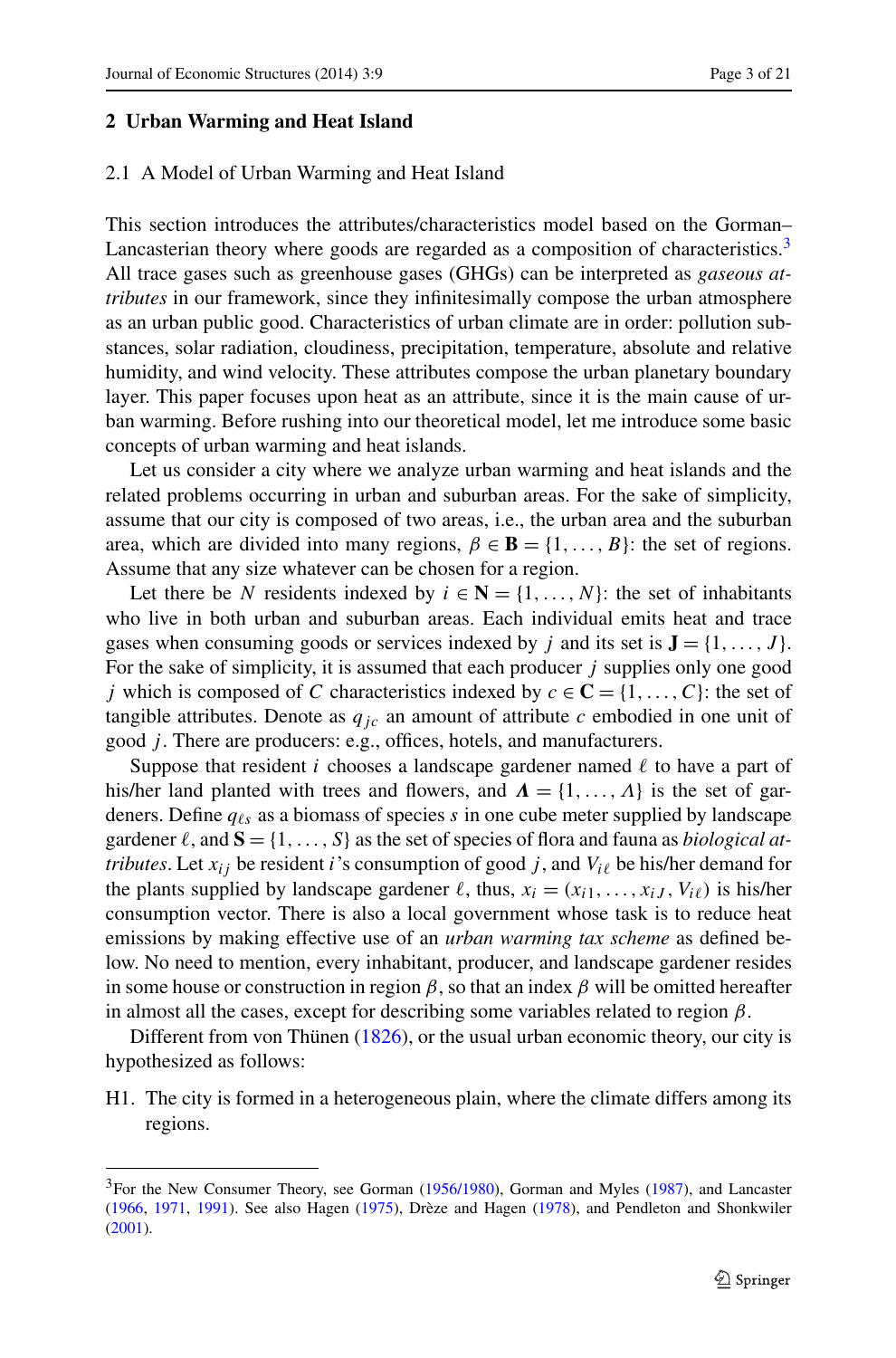- H2. The city is not necessarily circular and its center is called the Central Business District.
- H3. Its urban and suburban transportation systems are available in any direction whatsoever.
- H4. Residents commute to work for an office in the CBD or in suburbs.
- H5. Landscape gardeners plant in a part of the lands of residents and producers.
- H6. Manufacturers produce goods in the suburban area.

The urban atmosphere is regarded as a complex of gaseous attributes including GHGs, which are to be mainly generated by production and consumption activities. The amount of gases such as  $N_2$  and  $O_2$  are stationary, so I can focus upon heat and trace gases as attributes in this paper. Let  $G = \{C + 1, \ldots, C + G\}$  be the set of trace gases which compose the urban atmosphere.

Taking urban warming into consideration, let us extend and generalize the frame-work developed by Sato ([2006](#page-20-13), [2008\)](#page-20-14). Inhabitants emit heat and gases,  $q_{ih} \ge 0$  and  $q_{ig} \ge 0$ ,  $\forall g \in \mathbf{G}$ , which are resident *i*'s unit emissions of heat and gas. Hence,  $q_{ih}V_{i\ell}$ and  $q_{i\varrho}V_{i\ell}$ ,  $\forall g \in \mathbb{G}$ , are individual *i*'s emitted quantities of heat and gas in his/her consumption of  $V_{i\ell}$  units of greening service  $\ell$ . Resident *i*'s consumption of gas and heat as attributes are, respectively, given by

$$
z_{ig} = q_{ig} \left( \sum_{j \in \mathbf{J}} x_{ij} + V_{i\ell} \right), \quad \forall g \in \mathbf{G} \tag{1}
$$

and

$$
z_{ih} = q_{ih} \left( \sum_{j \in \mathbf{J}} x_{ij} + V_{i\ell} \right).
$$
 (2)

When producing one unit of good, each producer cannot choose but jointly emit trace gases as vexing by-products,  $q_{jg} \ge 0$ , which is producer *j*'s unit emission of gas. Thus,  $q_{jgxj}$  is *j*'s amount emitted of gas when it produces  $x_j$  units of good *j*.  $q_{j,g}x_j$  and  $q_{j,h}x_j$  producer *j*'s amounts of gas and heat in his/her production of goods. One observes therefore

$$
z_{jg} = q_{jg} x_j. \tag{3}
$$

Similarly, when producing one unit of good, each producer must jointly emit heat as an annoying by-product,  $q_{ih} \ge 0$ , which is producer *j*'s unit emission of heat. Thus,  $q_{jh}x_j$  is producer *j*'s amount emitted of heat when it produces  $x_j$  units of good *j* . One obtains therefore

$$
z_{jh} = q_{jh}x_j. \tag{4}
$$

Landscape gardeners also emit heat and gases,  $q_{\ell h} \ge 0$  and  $q_{\ell g} \ge 0$ ,  $\forall g \in \mathbb{G}$ , which are gardener  $\ell$ 's unit emissions of heat and any gas. Hence,  $q_{\ell g} V_{\ell}$  and  $q_{\ell h} V_{\ell}$  are gardener  $\ell$ 's emitted quantity of a gas and heat, respectively, in his/her provision of  $V_{\ell}$  units of greening service  $\ell$ . We have

$$
z_{\ell g} = q_{\ell g} V_{\ell} \tag{5}
$$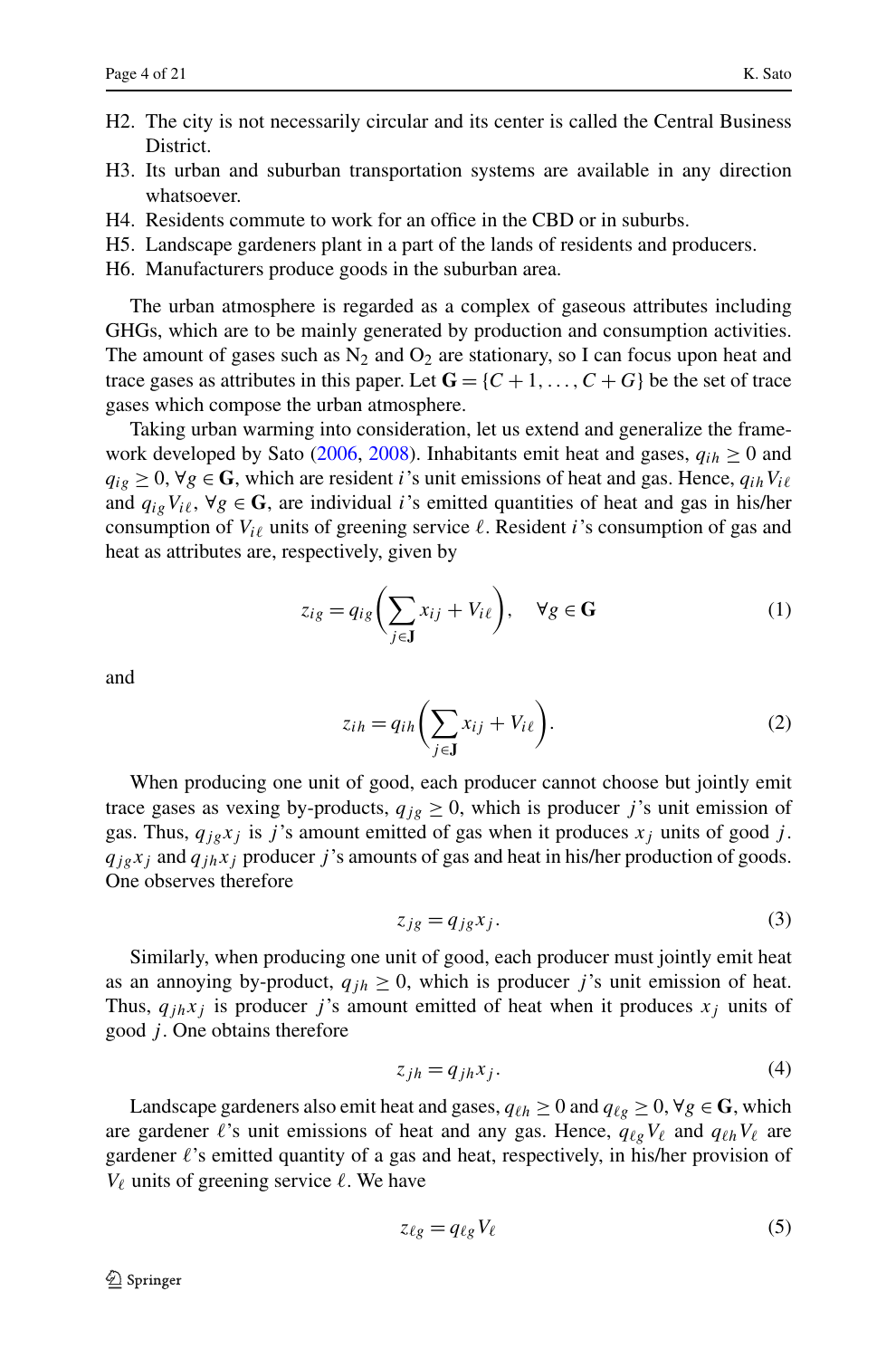$$
z_{\ell h} = q_{\ell h} V_{\ell}.\tag{6}
$$

Let  $z_{i0}$  be resident *i*'s available time that he/she possesses, by which he/she utilizes other characteristics. In other words, any characteristic cannot be utilized without using time. Note that dioxide ( $CO_2$ ) can be reduced by  $\Pi_g$  which is an amount of  $CO_2$ fixed in trees, i.e., the net carbon gain.<sup>[4](#page-4-0)</sup> Amounts of each tangible attribute embodied in the goods and intangible attributes in the atmosphere, which are consumed by metropolitan agents are given for any  $c \in \mathbb{C}$ , for any  $g \in \mathbb{G}$ , and for heat:

$$
z_{ic} = \sum_{j \in \mathbf{J}} q_{jc} x_{ij},\tag{7}
$$

$$
z_g = \sum_{i \in \mathbf{N}} z_{ig} + \sum_{j \in \mathbf{J}} z_{jg} + \sum_{\ell \in \mathbf{\Lambda}} z_{\ell g} - \chi_g \Pi_g, \tag{8}
$$

$$
\chi_g = 1
$$
 if  $g = CO_2$  and  $\chi_g = 0$  if  $g \neq CO_2$ ,

and

$$
z_h = \sum_{i \in \mathbf{N}} z_{ih} + \sum_{j \in \mathbf{J}} z_{jh} + \sum_{\ell \in \Lambda} z_{\ell h}.
$$
 (9)

In the above equations, *zic* means the consumption of tangible attributes which compose goods, while  $z_g$  and  $z_h$  represent the total amount of a trace gas and heat emitted by all residents, producers and gardeners. Note also that the values of *zg*, ∀*g* ∈ **G**, and *zh* can be measured in tons or kilojoules. Heat and gases are generated both in the consumption and production of goods and services. Every inhabitant is made to consume not only his/her emissions but also the quantity emitted by the rest of the city. When he/she uses goods, he/she emits heat and gases. They are already released when the goods are made by producers and greening services are provided by landscape gardeners.

The above three equations may be interpreted as *characteristics availability functions* which convert commodities into attributes. In the framework of this paper, any good *j* can be recognized as  $(x_j, q_{j1}, \ldots, q_{jC+G})$  and any greening service  $\ell$  can be represented as  $(V_{\ell}, q_{\ell\ell+1}, \ldots, q_{\ell\ell+G}, q_{\ell\ell+G+1}, \ldots, q_{\ell\ell+G+S})$ . The amount of any characteristic associated with each good and service can be regarded as a parameter that is objective and common to all consumers, i.e., it has the public-good property. Thus, the inhabitants as consumers must behave as "price and quality takers," since they can only change their consumption of  $z_{ic}$ ,  $z_{ih}$ , and  $z_{ig}$ , via the choice of  $x_{ij}$  and  $V_{i\ell}$ , given the price and the quality of each good and service. Producers and gardeners can choose the composition of attributes embedded in their goods and their greening services.

<span id="page-4-0"></span>The following notation is used in what follows.

*T* : temperature (°C)

<sup>&</sup>lt;sup>4</sup>See Hof et al. ([1990\)](#page-20-15) and Sato ([2006\)](#page-20-13) for the fixation of  $CO_2$  in trees.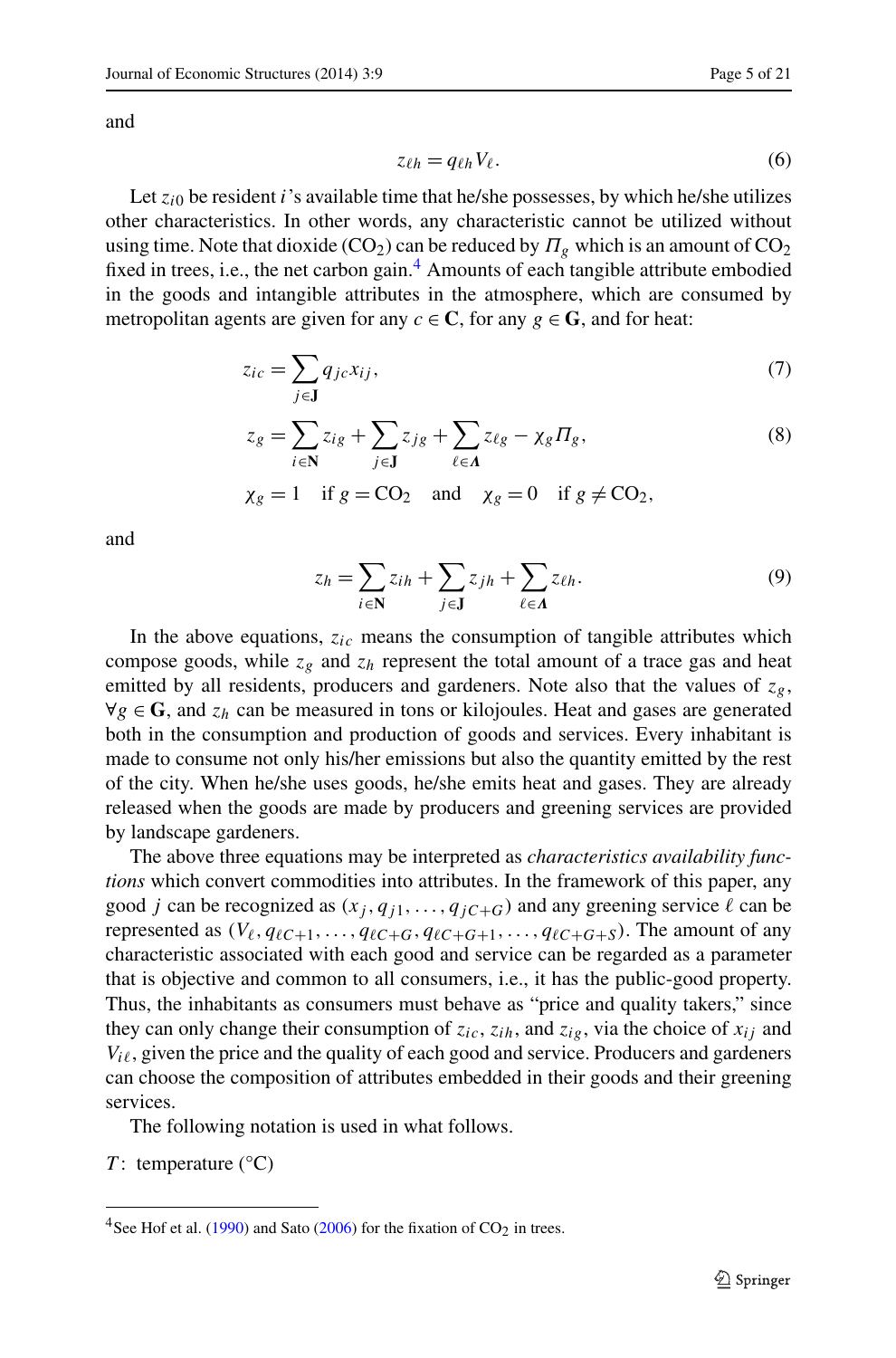- *Al*: planetary albedo (0.3) determining how much of the incoming energy is reflected by the atmosphere
- *Ω*: solar constant (1372 W m<sup>−2</sup>)
- *ε*: emissivity (assumed to be 1)
- *σ* : Stefan–Boltzmann constant  $(5.67 \times 10^{-8}$  W m<sup>-2</sup> K<sup>-4</sup>) [the outgoing flux is *εσ* T<sup>4</sup> by the Stefan–Boltzmann Law]
- K (kelvin): 273.15 K =  $0^{\circ}$ C
- *Υβ* : anthropogenic heat stocks at region *β* [J]
- $\dot{T}_{\beta}^{t}$ : temperature increase at region  $\beta$  at time *t* [°C]
- $c_p$ : specific heat capacity [1004.2 J/kg °C]
- *u,v*: coordinates [m]
- *M*: atmospheric density [1.293 kg m<sup>-3</sup>]
- *A<sub>β</sub>*: airshed of region  $\beta$  [m<sup>3</sup>]
- *Ab*: a coefficient (0.3) determining how much of the energy which is not absorbed by the surface of the earth

## 2.2 Global Warming Function

It is observed that warming of cities is mainly due to heat emissions and partly due to global warming, and the GHGs' concentrations affect the latter. These effects therefore must be incorporated in the model of urban and global warming.

As was mentioned in Sect. [2.1,](#page-2-2)  $z_g$ ,  $\forall g \in \mathbb{G}$ , is the total quantity of each GHG released all over the world. A part,  $\alpha_g z_g$ ,  $0 < \alpha_g < 1$ ,  $\forall g \in \mathbf{G}$ , of an aggregate emission of trace gas *g*, is observed to go to the atmosphere and the rest,  $(1 - \alpha_g)z_g$ , is perceived to be absorbed by the oceans and forests as carbon sinks, if *g* is carbon dioxide. Of this amount, about 43 % of the  $CO<sub>2</sub>$  emissions are observed to be absorbed. The mass of the *g*th GHG staying in the atmosphere is  $\alpha_{g}z_{g}$ ,  $\forall g \in \mathbf{G}$ . The disintegration rate or an inverse of an atmospheric lifetime of each trace gas is denoted as  $\mu_g$ ,  $0 < \mu_g < \alpha_g$ ,  $\forall g \in \mathbf{G}$ .

One problem of the GHGs is that they are not flows (emissions), but stocks (concentrations). Let  $t \in [0, \infty)$  be the time argument. Denote  $t_0$  as a base year. Let  $v_g > 0$ ,  $\forall g \in G$ , be a conversion parameter from mass (GtC/year) to concentration (ppm), then the latter at time *t* is represented by

$$
\zeta_g^t = \int_{t_0}^t \nu_g \left( \alpha_g^\tau - \mu_g^\tau \right) z_g^\tau \, d\tau, \quad \forall g \in \mathbf{G}.\tag{10}
$$

So one observes a vector of GHGs' concentrations as stocks:

$$
Z^t = (\zeta_1^t, \dots, \zeta_G^t). \tag{11}
$$

In the sequel, let me follow Greiner [\(2004a](#page-20-16), [2004b\)](#page-20-17) for global warming in an endogenous growth model, originally due to Roedel ([2001\)](#page-20-18).

The most basic energy balance model is presented as follows:

$$
T = \left\{ \frac{\Omega(1 - Al)}{4\varepsilon\sigma} \right\}^{1/4} = \left( \frac{1372 \times 0.7}{4 \times 5.67 \times 10^{-8}} \right)^{1/4} = 255 \text{ K} = -18 \text{ °C}.
$$
 (12)

 $\mathcal{Q}$  Springer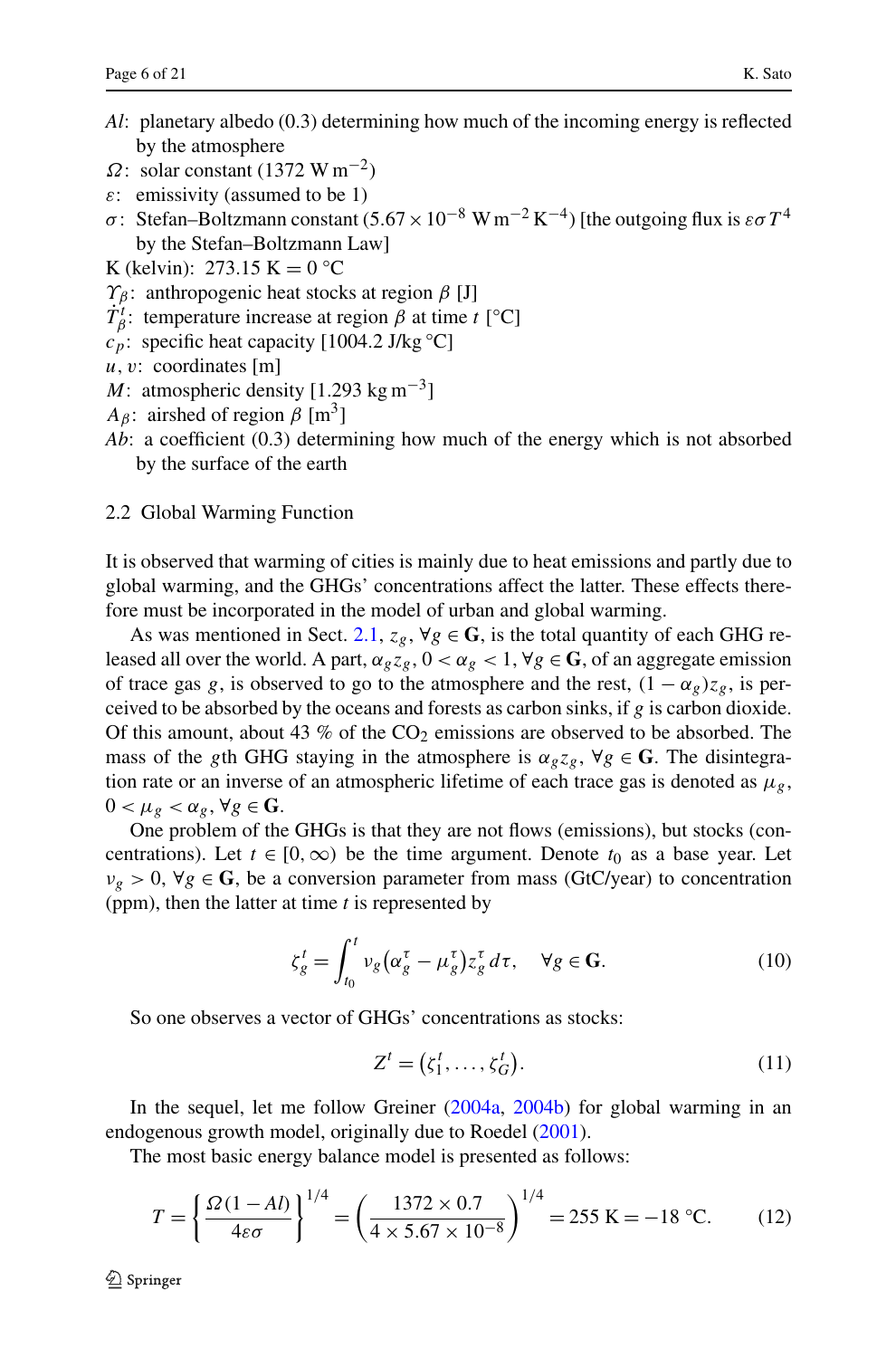This is the temperature without the greenhouse effect. Following Greiner ([2004a](#page-20-16), [2004b\)](#page-20-17), the difference between the outgoing flux and the incoming radiative flux is given by

$$
F = \frac{19.95}{109}.
$$
\n(13)

The average surface temperature on earth with the greenhouse effect can be calculated by

$$
T = \left\{ \frac{\Omega(1 - A I) Ab}{4 \varepsilon \sigma F} \right\}^{1/4} = \left( \frac{1372 \times 0.21}{4 \times 5.67 \times 10^{-8} \times (19.95/109)} \right)^{1/4}
$$
  
= 288 K = 15 °C. (14)

Thus, the above calculations lead us to conclude that the greenhouse effect for the earth is 33 °C. Next we incorporate the effect of GHGs' concentrations to global warming. Let  $\zeta_{\text{CO}_2}$  be an actual concentration of CO<sub>2</sub> at time *t* and  $\zeta_{\text{CO}_2}^0$  its concentration at the Pre-industrial Revolution: e.g., the former is 377 ppm in 2004 and the latter is 280 ppm in 1750. IPCC ([1990\)](#page-20-19) assumed that the radiative forcing (W m<sup>-2</sup>) of carbon dioxide is given by

$$
\mathcal{Z}^t(\zeta_{\text{CO}_2}^t) = 5.35 \ln(\zeta_{\text{CO}_2}^t/\zeta_{\text{CO}_2}^{1750}).\tag{15}
$$

For the sake of simplicity, we take two main GHGs:  $CO<sub>2</sub>$  and nitrous oxide. Let  $\rho<sub>g</sub>$  be a Global Warming Potential and  $\mu_g$  is an inverse of an atmospheric lifetime compared with  $CO_2$  ( $\rho_{CO_2} = 1$  and  $\mu_{CO_2} = 1$ ). According to Michaelis ([1990\)](#page-20-20), nitrous oxide's contribution to global warming is  $\rho_g \mu_g = 58/12 = 29/6$  compared with CO<sub>2</sub>. We remark that the global warming depends on the stocks (concentrations)  $Z<sup>t</sup>$  of GHGs:

$$
\mathcal{Z}^{t}(Z^{t}) = 5.35 \sum_{g \in \mathbf{G}} \rho_{g} \mu_{g} \ln(\zeta_{g}^{t}/\zeta_{g}^{1750}). \tag{16}
$$

It is observed that the average surface temperature on earth with global warming can be calculated by

$$
T^{2004} = \left[ \frac{\Omega (1 - A I) A b + 5.35 \{ \ln(\zeta_{\text{CO}_2}^{2004} / \zeta_{\text{CO}_2}^{1750}) + (29/6) \ln(\zeta_{\text{N}_2\text{O}}^{2004} / \zeta_{\text{N}_2\text{O}}^{1750}) \}}{4 \varepsilon \sigma F} \right]^{1/4}
$$
  
= 
$$
\left\{ \frac{1372 \times 0.21 + 5.35 \{ \ln(1.35) + (29/6) \ln(1.18) \}}{4 \times 5.67 \times 10^{-8} \times (19.95/109)} \right\}^{1/4}
$$
  
= 290 K = 17 °C. (17)

Compare the two values of temperature, i.e., 15  $^{\circ}$ C and 17  $^{\circ}$ C. The difference is 2 °C, which is attributable to the effect of GHGs' concentrations between the years 1750 and 2004.

The above arguments lead us to define the *Global Warming Function,*

$$
W\big(\mathcal{Z}^t\big(Z^t\big)\big) = \left\{ \frac{\Omega(1 - A l) A b + \mathcal{Z}^t(Z^t)}{4 \varepsilon \sigma F} \right\}^{1/4},\tag{18}
$$

 $\mathcal{Q}$  Springer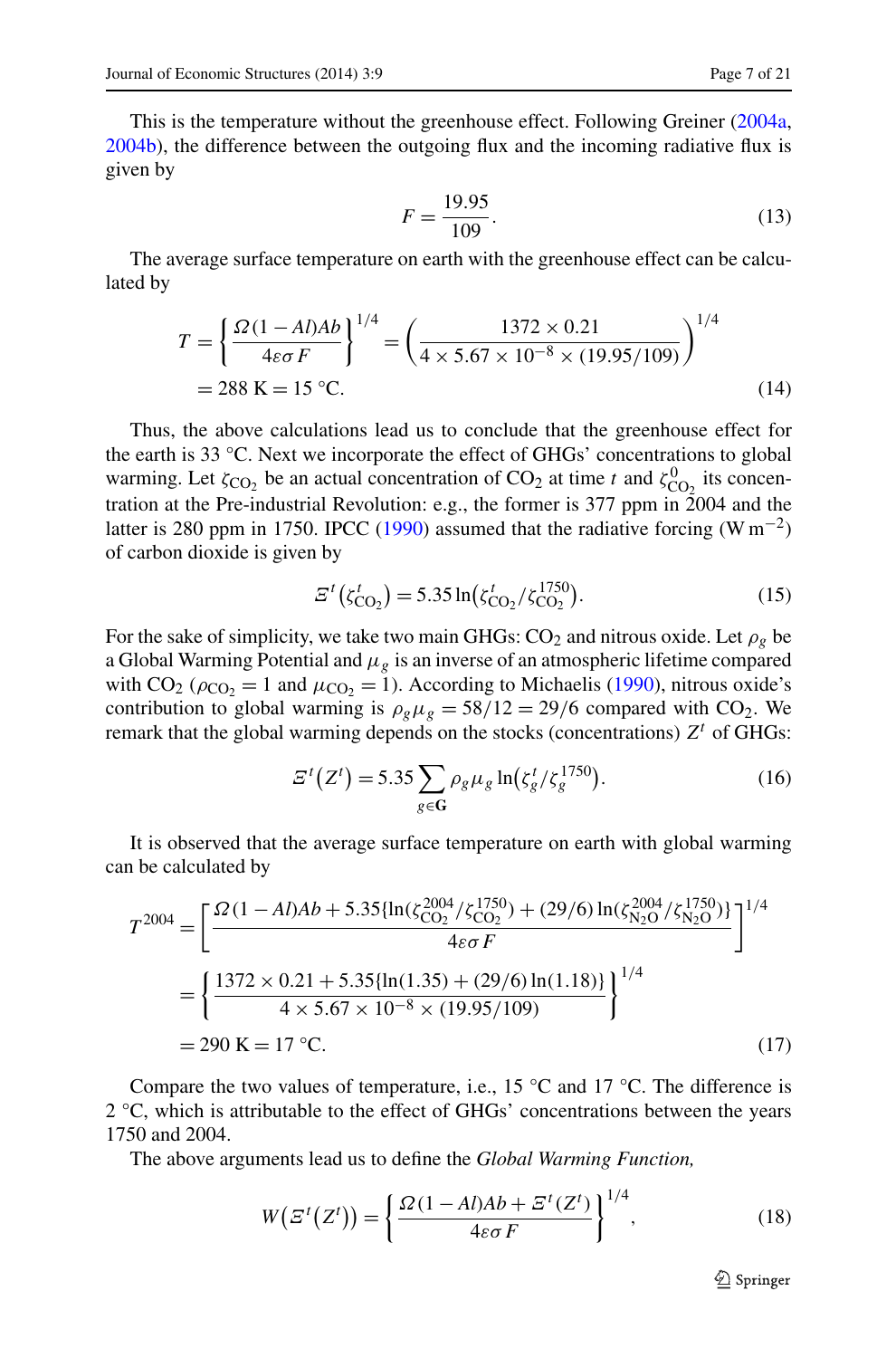<span id="page-7-0"></span>which represents the average surface temperature on earth with the global warming due to the buildup of GHGs' concentrations.<sup>[5](#page-7-1)</sup>

## 2.3 Heat Island Integral

The problem of how to represent anthropogenic heat stocks in any block was analyzed in Sato [\(2006](#page-20-13)) who introduced the concept of *Heat Island Integral*. Here a new version is proposed. In effect, there are differences in the temperature of building surface, back alleys, roof-tops, streets, and green tracts of land, which are directly exposed to the solar radiation. These differences of the surface temperature of the ground coverage can be measured by utilizing infrared cameras or remote sensing.

A formula is proposed for heat as a stock in this subsection. It is the *microclimate* surrounding a construction, which most influences any agent who resides or works in any region. However, climatical incidents depend not only upon the heat stocks in each region, but also upon those in the entire city. More precisely, it is the sum of developable areas of the ground coverage, e.g., streets, tree crowns, roof-tops, and walls of the buildings which exist in region  $\beta$ . Denote  $\kappa_{\beta}^{r}$  and  $\delta_{\beta}^{r}(u,v)$  as the area and the height of construction *r* in region  $\beta$ , respectively, and **R** as the set of constructions. Suppose  $\beta$  is an urban commercial region and  $\beta'$  is a suburban residential region.

The Riemann sum has led me to propose a concept of *Heat Island Integral* (*HII*) between regions *β* and *β* :

$$
HII = c_p M \sum_{r \in \mathbf{R}} \left\{ A_\beta \dot{T}_\beta \iint_{\kappa_\beta^r} \delta_\beta^r(u, v) du dv \right.  - A_{\beta'} \dot{T}_{\beta'} \iint_{\kappa_{\beta'}^r} \delta_{\beta'}^r(u, v) du dv \Big\}.
$$
 (19)

Needless to say, the existence condition of this multiple integral is that the functions are continuous and compact in the domains  $\kappa_{\beta}^{r}$  and  $\kappa_{\beta}^{r}$ , and it is easily seen that this condition is satisfied. Region *β* is called a *Heat Island* if *HII >* 0. Naturally, it is necessary to consider meteorological conditions peculiar to region  $\beta$ , such as the Foehn phenomenon, the convergence of sea breezes, and the transport of the warmed air from other regions, as well as the configuration of the region such as being a basin. Region  $\beta$  is called a *Cool Island* if  $HII \leq 0$ .

<span id="page-7-1"></span>As  $\dot{T}_{\beta} = \gamma_{\beta} / c_{p} A_{\beta} M$  by physics, *HII* can be rewritten as

$$
HII = \sum_{r \in \mathbf{R}} \left\{ \gamma_{\beta} \iint_{\kappa_{\beta}^{r}} \delta_{\beta}^{r}(u, v) du dv - \gamma_{\beta'} \iint_{\kappa_{\beta'}^{r}} \delta_{\beta'}^{r}(u, v) du dv \right\}.
$$
 (20)

*Remark 1* The difference between Heat Island Intensity and Heat Island Integral is obvious. The former shows the difference of the temperature between two regions,

<sup>&</sup>lt;sup>5</sup>See Schneider [\(1989](#page-20-21)) and Graedel and Crutzen ([1995](#page-20-22)) for comprehensive knowledge about the atmosphere and climate change. Sato [\(2007](#page-20-23)) presented a model of global warming in the Gorman–Lancaster– Sen framework.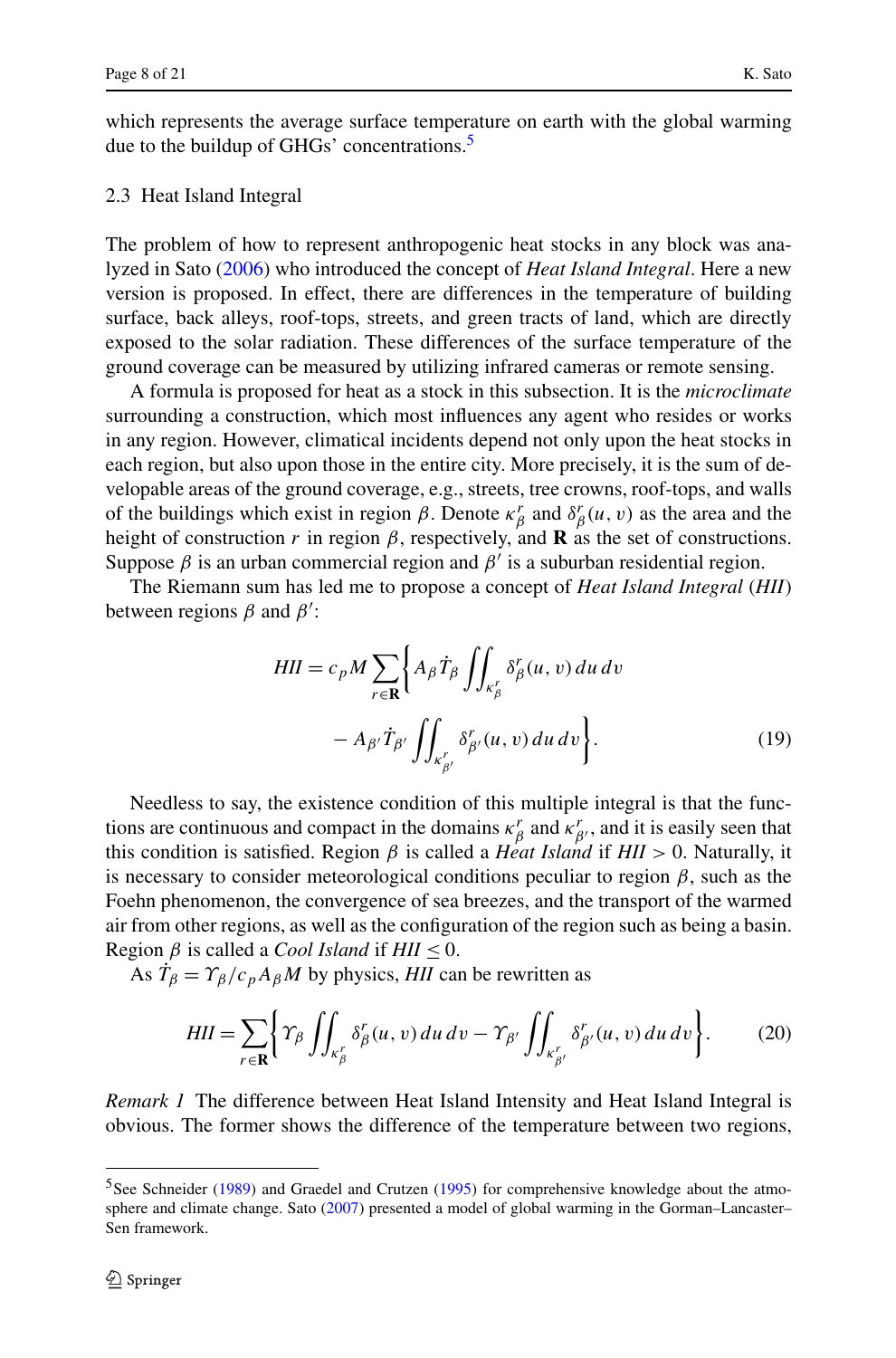while the latter signifies that of the anthropogenic heat stocks between them. The temperature of asphalt and concrete is very often higher than that of the atmosphere in the summertime. It is observed that these materials absorb approximately 70 % of the solar radiation, so that the walls of buildings made of concrete absorb the same amount of heat, which results in urban warming. Thus, an area with a lot of these constructions is apt to become warmer. Notice that concrete is a material which is not at all "soon hot, soon cold," but hard to be heated and hard to cool off.

## 2.4 Urban Warming Function

Let  $z_{ih\beta}$  be heat emitted by resident *i* and  $z_{ih\beta}$  ( $z_{ih\beta}$ , resp.) is heat emissions of producer *j* (landscape gardener  $\ell$ , resp.) at region  $\beta$ . Any city is composed of regions with anthropogenic heat stocks,  $\gamma_{\beta} = \gamma_{\beta}(E_{\beta})$ , where  $E_{\beta} = \sum_{i \in \mathbb{N}} z_{ih\beta} + \sum_{i \in \mathbb{N}} z_{ih\beta}$  $\sum_{j\in\mathbf{J}} z_{jh\beta} + \sum_{\ell\in\mathbf{\Lambda}} z_{\ell hf}, \forall \beta \in \mathbf{B}$ . With  $E = (E_1, \ldots, E_B)$ , the total heat stocks,  $\Upsilon(E) = \sum_{\beta \in \mathbf{B}} \Upsilon_{\beta}(E_{\beta})$ , may affect agents in any city.

As above, an increase in temperature of an airshed of region  $\beta$  is given by the following equation: ∀*β* ∈ **B**

$$
\dot{T}_{\beta}^{t} = \frac{\text{anthropogenic heat stocks}}{\text{specific heat capacity} \times \text{airshed of region } \beta \times \text{atmospheric density}}.
$$
 (21)

In August 2004, the 23 wards of Tokyo generated an anthropogenic heat stocks of 2106.5 TJ/day. It was observed that warm air occupied up to an altitude of 400 m in the summer of Tokyo of which area is  $621 \text{ km}^2$ . We choose this as an airshed and the altitude of 400 m, then the average daily temperature increase is given by

$$
\dot{T}_{\text{Tokyo23}}^{\text{Aug.2004}} = \frac{2106.5 \text{ TJ}}{1004.2 \text{ J/kg }^{\circ}\text{C} \times 621 \times 10^{6} \text{ m}^{2} \times 400 \text{ m} \times 1.293 \text{ kg m}^{-3}}.
$$
 (22)

Adding the above equation to the model to compute the average surface temperature on earth, and one observes

$$
U_{\text{Tokyo23}}^{\text{Aug.2004}} = \left[ \frac{\Omega (1 - Al)Ab + 5.35 \{ \ln(\zeta_{\text{CO}_2}^{2004} / \zeta_{\text{CO}_2}^{1750}) + (29/6) \ln(\zeta_{\text{N}_2\text{O}}^{2004} / \zeta_{\text{N}_2\text{O}}^{1750}) \}}{4\varepsilon \sigma F} \right]^{1/4} + \frac{\Upsilon (E^{2004})}{c_p \times A_{\text{Tokyo23}} \times M}
$$
  
= 17 °C +  $\frac{2106.5 \times 10^{12} °C}{1004.2 \times 621 \times 10^6 \times 400 \times 1.293}$   
= 20.26 °C. (23)

The difference between this temperature and the average temperature is 3.26 °C. It is considered to be attributable urban warming of the average daily anthropogenic heat stocks generated from the 23 wards of Tokyo in August 2004.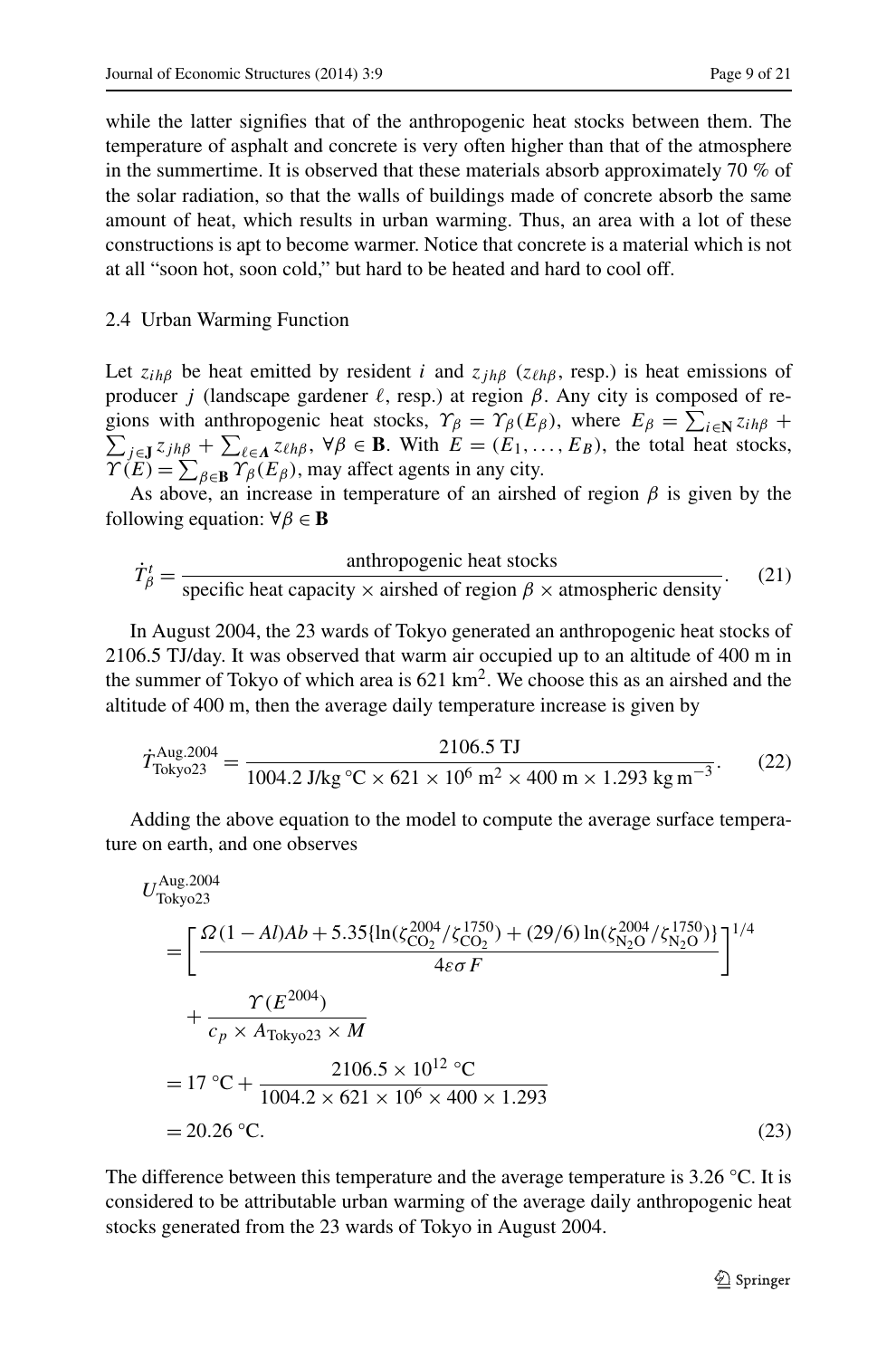$$
U_{\beta}^{t} = \left\{ \frac{\Omega(1 - A I) A b + \Xi^{t}(Z^{t})}{4 \varepsilon \sigma F} \right\}^{1/4} + \frac{\Upsilon_{\beta}^{t}(E_{\beta}^{t})}{c_{p} A_{\beta} M},
$$
(24)

which represents the average surface temperature of any region  $\beta$ . In the bracket the denominator is given, and the second term varies according to each region. With the influx and outflux of energy to earth, the concentrations of GHGs and anthropogenic heat stocks define the *Urban Warming Function*  $U^t_\beta$ . Note that  $\mathcal{Z}^t$  and  $\Upsilon^t_\beta$ are functions of stocks of GHGs and anthropogenic heat, respectively. The following assumption is needed.

# **Assumption 1** For any  $\beta \in \mathbf{B}$ ,  $U_{\beta}^{t}$  is concave and twice continuously differentiable.

*Remark* 2 It can easily be seen that  $\partial U^t_{\beta}/\partial E^t > 0$ ,  $\partial^2 U^t_{\beta}/(\partial E^t)^2 > 0$ ,  $\partial E/\partial \zeta_g > 0$ ,  $\partial^2 \mathcal{E}^t/(\partial \zeta_g^t)^2 > 0$ ,  $\forall g \in \mathbf{G}$ ,  $\partial U^t_{\beta}/\partial \Upsilon^t_{\beta} > 0$ , and  $\partial^2 U^t_{\beta}/(\partial \Upsilon^t_{\beta})^2 > 0$ ,  $\forall \beta \in \mathbf{B}$ .

Urban warming is a typical example of a public good which is non-rival but excludable. Its impact on each resident varies from region to region, which can be treated as a *regional public good.* The global warming function depends upon the anthropogenic heat stocks in region  $\beta$ ,  $\gamma_{\beta}$ , and the concentrations *Z* composed of gaseous attributes of the urban atmosphere.

# 2.5 Beings and Functionings of Residents

The Gorman–Lancasterian characteristics theory is the most suitable to analyze goods and the urban atmosphere which is perfectly divisible and decomposable as various attributes. However, the characteristics availability functions can be applied to any resident whose utilization differs from person to person. Consequently, each inhabitant's *functionings* should be introduced as one of the important concepts à la Sen [\(1985](#page-20-24)) to fully appraise the value of goods or their characteristics. Each resident's physical and climatical situations differ, so I must introduce the *functionings* which are represented below.

With time *zi*0, the amounts of each characteristic embodied in the goods, the plants in the green area, the atmosphere, and the greenery consumed by resident *i* is given by

$$
z_i = (z_{i0}, z_i^C, z_i^G, z_i^S, z_{ih}),
$$
\n(25)

where  $z_i^C = (z_{i1}, \ldots, z_{iC}), z_i^G = (z_{iC+1}, \ldots, z_{iC+G})$  and  $z_i^S = (z_{iC+G+1}, \ldots, z_{iC+G+G+G})$  $z_iC+G+S$ ).

Denote  $z = (z_1, \ldots, z_N)$  and  $U = (U_1, \ldots, U_B)$ . With consumption externality, beings of inhabitant *i* may be representable as

$$
b_i = b_i(f_{i1}(z, U), \dots, f_{iK_i}(z, U)).
$$
\n(26)

Let  $\mathbf{K}_i = \{f_{i1}, \ldots, f_{ik}, \ldots, f_{iK_i}\}$ , where  $K_i$  differs among individuals. The following assumption is needed.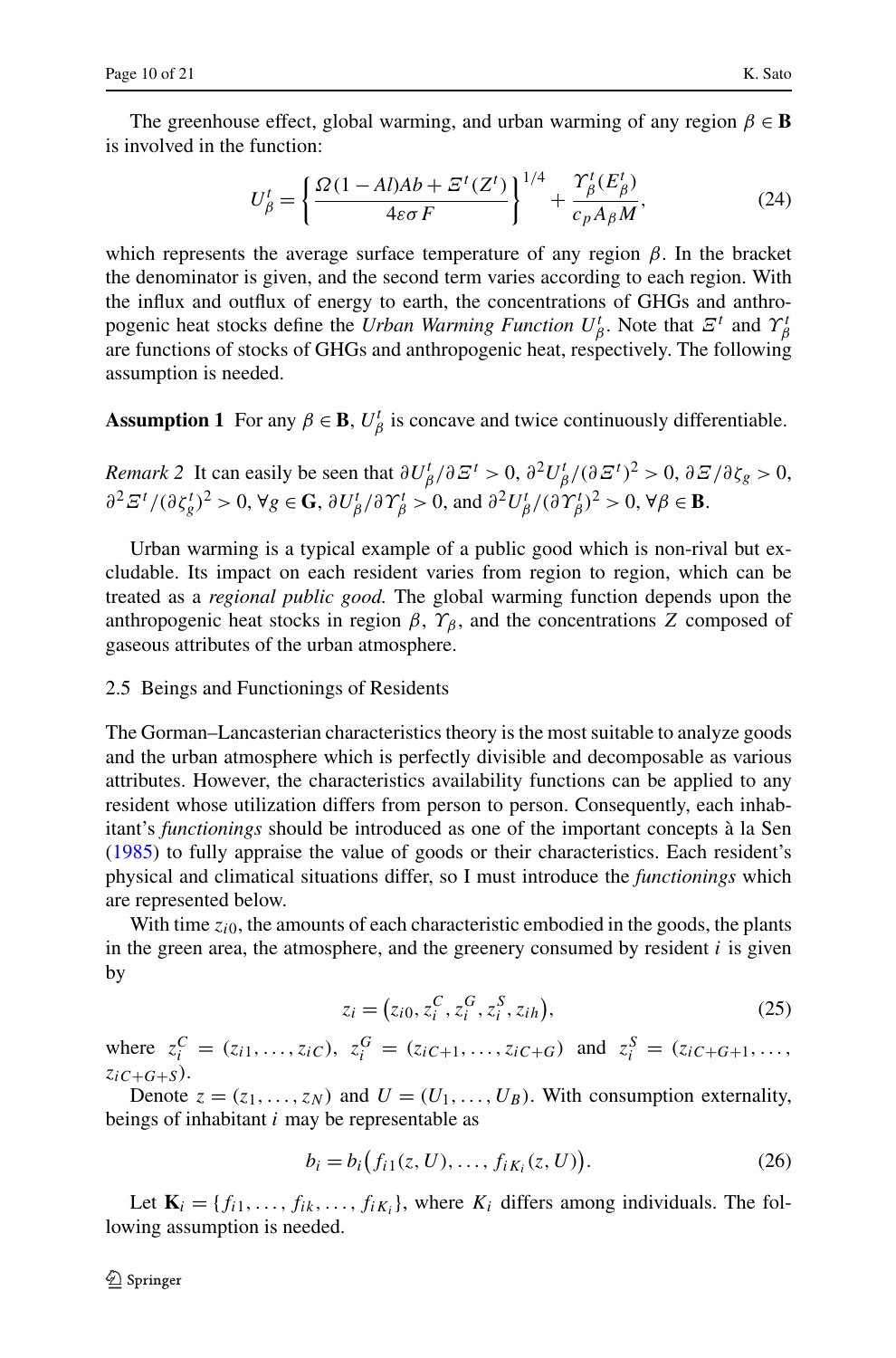**Assumption 2** For any  $i \in \mathbb{N}$ ,  $f_{ik} \in \mathbf{K}_i$  is twice continuously differentiable.

# 2.6 Resident's Happiness Function and Valuing Well-Beings

Let any inhabitant *i* have his/her *Happiness Function* which is assumed to depend upon his/her being, thus, one observes

$$
H_i = H_i(b_i). \tag{27}
$$

Any person's use of functionings can vary his/her being and happiness. Let *∂fik/∂Uβ* and *∂Uβ/∂Ξ* be *fikUβ* and *UβΞ* , respectively. Let also *∂Ξ/∂ζg* and *∂Uβ/∂Υβ* be *Ξg* and *UβΥ* , respectively. Denote *∂ζg/∂zig* and *∂Υβ/∂zih* as *ζgz* and *Υβz*, respectively.

Define resident *i*'s *hedonic shadow price* or *hedonic marginal willingness-to-pay* (HMW) of any tangible and intangible characteristic *c* and of any biological attribute *s* in greenery, ∀*c* ∈ **C**, ∀*g* ∈ **G**, ∀*s* ∈ **S**:

$$
\pi_{ic} = \frac{\sum_{k \in \mathbf{K}_i} (dH_i/db_i)(\partial b_i/\partial f_{ik})(\partial f_{ik}/\partial z_{ic})}{\sum_{k \in \mathbf{K}_i} (dH_i/db_i)(\partial b_i/\partial f_{ik})(\partial f_{ik}/\partial z_{i0})},\tag{28}
$$

$$
\pi_{ig} = \frac{\sum_{k \in \mathbf{K}_i} (dH_i/db_i)(\partial b_i/\partial f_{ik})(\partial f_{ik}/\partial z_{ig} + \sum_{\beta \in \mathbf{B}} f_{ikU_{\beta}} U_{\beta \Sigma} \Sigma_g \zeta_{gz})}{\sum_{k \in \mathbf{K}_i} (dH_i/db_i)(\partial b_i/\partial f_{ik})(\partial f_{ik}/\partial z_{i0})},
$$
(29)

$$
\pi_{is} = \frac{\sum_{k \in \mathbf{K}_i} (dH_i/db_i)(\partial b_i/\partial f_{ik})(\partial f_{ik}/\partial z_{is})}{\sum_{k \in \mathbf{K}_i} (dH_i/db_i)(\partial b_i/\partial f_{ik})(\partial f_{ik}/\partial z_{i0})},\tag{30}
$$

and

$$
\pi_{ih} = \frac{\sum_{k \in \mathbf{K}_i} (dH_i/db_i)(\partial b_i/\partial f_{ik})(\partial f_{ik}/\partial z_{ih} + \sum_{\beta \in \mathbf{B}} f_{ikU_{\beta}} U_{\beta} \gamma \gamma_{\beta z})}{\sum_{k \in \mathbf{K}_i} (dH_i/db_i)(\partial b_i/\partial f_{ik})(\partial f_{ik}/\partial z_{i0})}.
$$
(31)

## *Remark 3*

- (i) *πih* is a marginal contribution of heat as an attribute to resident *i*'s *marginal happiness* through his/her functionings in terms of his/her available time *zi*0. It may correspond to a marginal rate of substitution between each attribute and the time  $z_{i0}$  in the utility theoretical context.
- (ii) Whether inhabitant *i* considers a commodity or a service as good, irrelevant, or bad to his or her functionings is confirmed by the sign of  $\sum_{c \in \mathbf{C} \cup \mathbf{G} \cup \{h\}} \pi_{ic} q_{jc}$  for each good *j* and  $\sum_{c \in \mathbf{S} \cup \mathbf{G} \cup \{h\}} \pi_{ic} q_{jc}$  for any service  $\ell$ . Moreover, whether a commodity or a service is socially good or not may also be examined by summing over individuals of  $\sum_{c \in \mathbf{C} \cup \mathbf{G} \cup \{h\}} \pi_{ic} q_{jc}$  for any good *j* and  $\sum_{c \in \mathbf{S} \cup \mathbf{G} \cup \{h\}} \pi_{ic} q_{jc}$ for any service  $\ell$ . Now, to keep the room open to the cool air, an air conditioner is one of the necessities for our comfortable urban life under urban warming, even if it does emit heat as a vexing by-product. Consequently,  $\pi_{ih} < 0$  holds for many people who feel displeased by the scorching heat due to urban warming. However, they wish to avoid heat, thus,  $\sum_{c \in \text{C} \cup \text{G} \cup \{h\}} \pi_{ic} q_{jc} \gg 0$  still prevails for *j* if it is an air conditioner. It cannot be helped, since everybody wants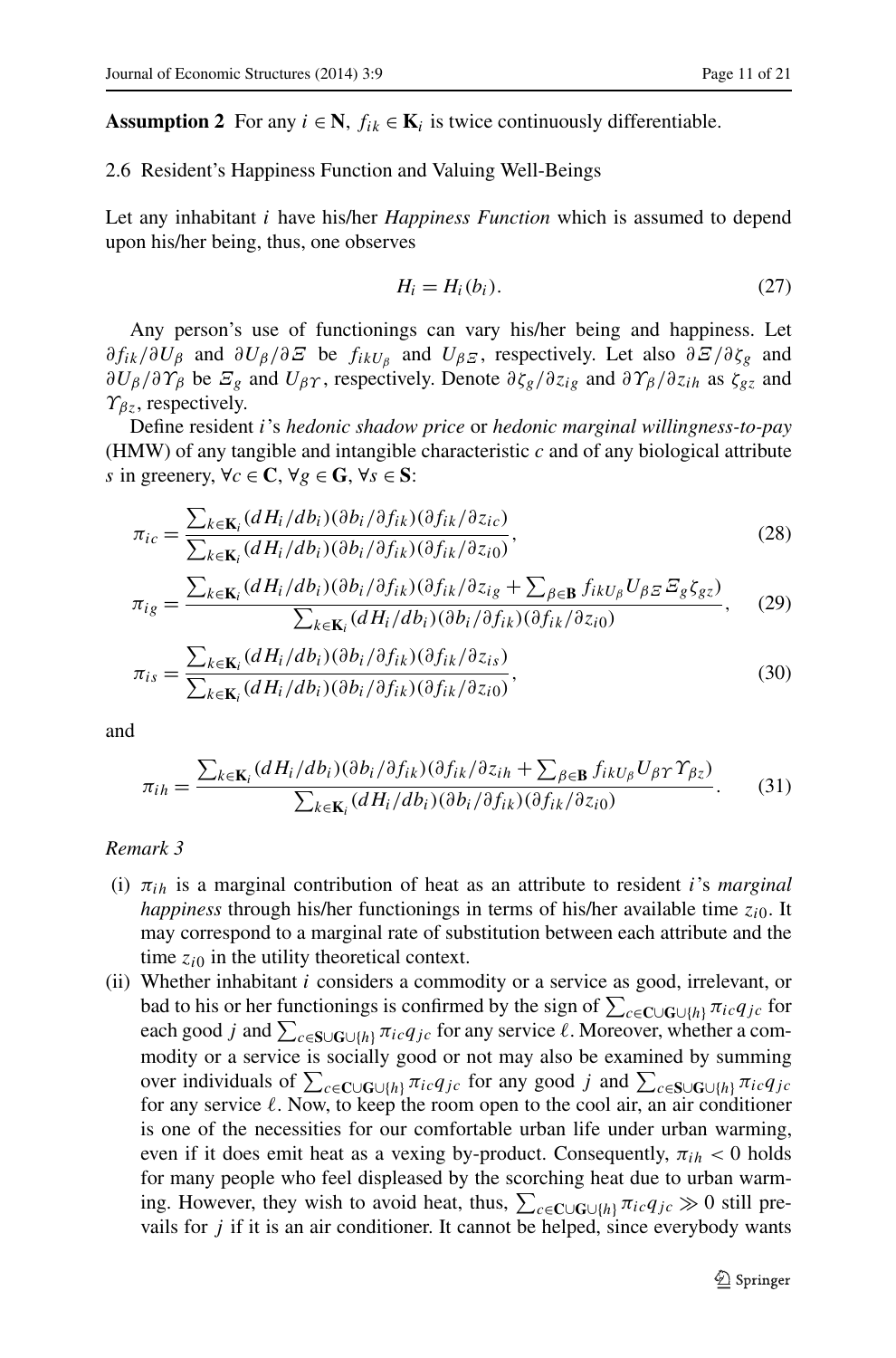to keep his/her room cool, especially under a burning sun. It is not only heat but also the resulting high humidity, and actual and sensory high temperatures, that could lower some functionings of residents. This fact can be represented by  $(dH_i/db_i)(\partial b_i/\partial f_{ik})\sum_{\beta\in\mathbf{B}}f_{ik}U_{\beta}U_{\beta\Upsilon}\Upsilon_{\beta z}<0, \forall f_{ik}\in\mathbf{K}_i, \forall i\in\mathbf{N}.$ 

#### **3 Optimizations Under Urban Warming and Heat Island**

#### 3.1 Residents

Consider that city dwellers know the risks of human-induced future urban climate changes, and that they have an incentive to optimize the composition of the urban atmosphere in order to aim at achieving their personal best-beings in the city where they live and work.

Let *e* be a generic index for any emitter and **E** the set of all emitters in any city. Since heat and gases are generated by the use of fossil fuels, let  $\varepsilon_e$  be emitter  $e$ 's integrated emissions of heat and gases and denote  $\varepsilon_{-e} = (\varepsilon_1, \ldots, \varepsilon_{e-1}, \varepsilon_{e+1}, \ldots,$  $\varepsilon_{N+J+\Lambda}$ ). Urban warming is a "privately provided regional public good" that is supplied by individual emitters of heat in the atmosphere. By emitting heat, which means using the urban atmosphere, every metropolitan infinitesimally contributes to hot air as an urban public good. The inhabitants and producers in an urban heat island are both members who are forced to join in an "urban club."

Denote  $v_i(U(\varepsilon_i(\alpha_i), \varepsilon_{-i}))$  as individual *i*'s damage function. A variable  $\alpha_i \geq 0$  is the abatement cost associated with his/her effort to avoid damages due to too much warmed urban air by reducing heat and gas emissions. It is assumed that  $\alpha_i$  is known only to individual *i*. Functionings to cool cities are, for example, economizing in power by reducing the use of electrical fittings and by using a bicycle or a public transportation system instead of a private car. As urban warming accelerates, city dwellers will want to buy newly developed, more efficient air conditioners, which result in reduction of heat emissions. These are examples of functionings which explain  $\alpha_i$ . Resident *i* has to pay  $t_i(\varepsilon_i(\alpha_i))$  as an *urban warming tax*, in order for the urban atmosphere not to be warmed so much as to be unendurable to live in region *β*. It is natural to consider  $t_i(\varepsilon_i(\alpha_i)) < t_i(\varepsilon_i(0))$ , since paying an abatement cost could reduce emissions and his/her tax, which can incite people to behave environmentfriendly.

Greening lands and roof-tops belong to the most effective ways to cool microclimates. The metropolitan government determine  $0 < \varphi < 1$  as the refund rate for planting the vegetation  $V_{i\ell}$  that resident *i* requests landscape gardener  $\ell$ . Assume that the value of  $\varphi$  is decided by the scientific data about tree-planting. As defined,  $\sigma_{i\ell}$  is landscape gardener  $\ell$ 's greening cost per cubic meter of inhabitant *i*'s garden, hence,  $\sigma_{i\ell}V_{i\ell}$  is resident *i*'s greening cost, and  $\varphi \sigma_{i\ell}V_{i\ell}$  is *i*'s refund for the effort to plant trees in his/her garden.

The set **J** includes all the goods and services such as electricity and water. Let *pj* be a unit price of good *j* , then each inhabitant's budget constraint is given by

$$
z_{i0} = \sum_{j \in \mathbf{J}} p_j x_{ij} + \sigma_{i\ell} V_{i\ell} - \varphi \sigma_{\ell} V_{i\ell} + t_i \big( \varepsilon_i(\alpha_i) \big) + v_i \big( U \big( \varepsilon_i(\alpha_i), \varepsilon_{-i} \big) \big). \tag{32}
$$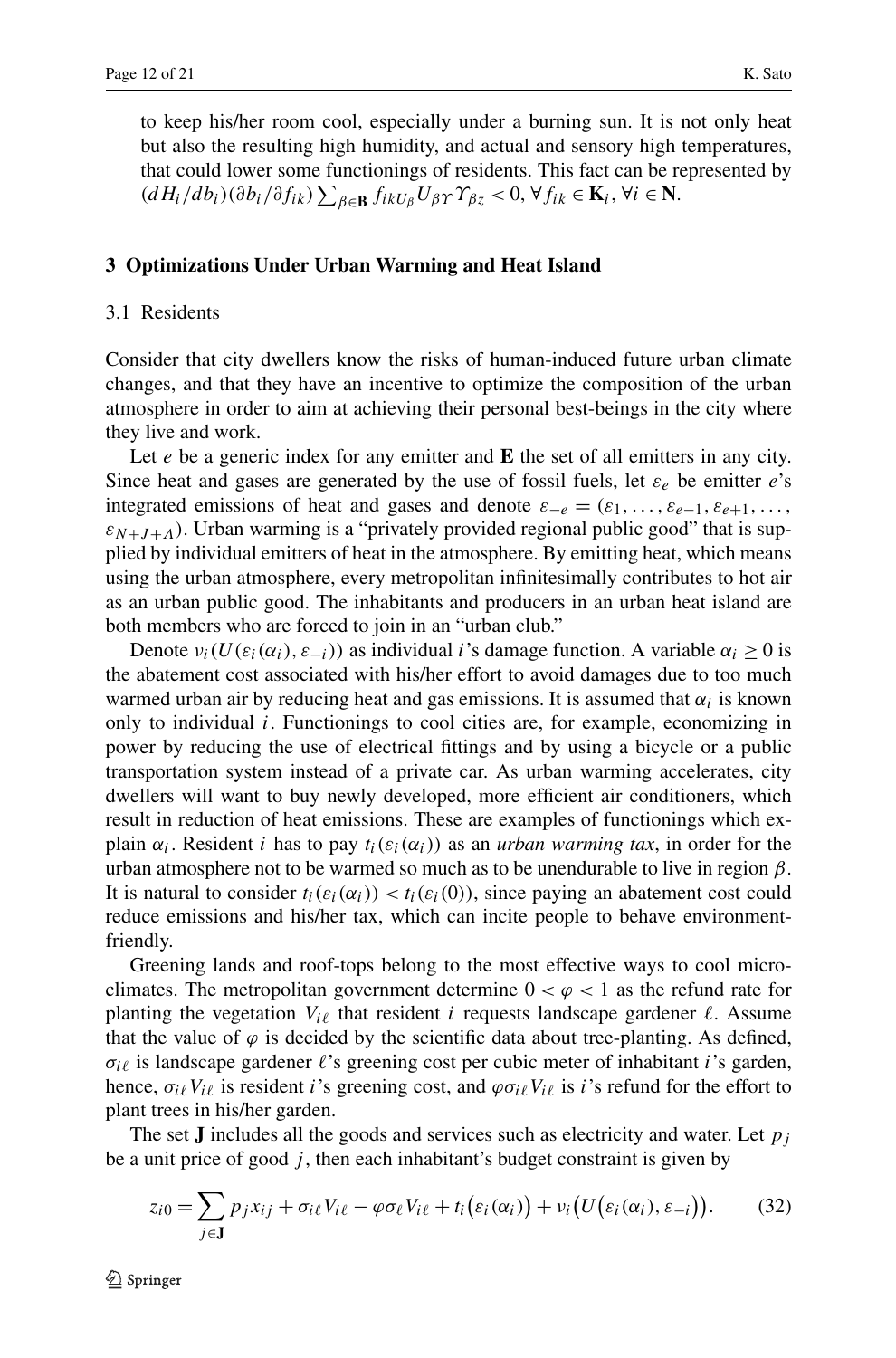The left-hand side of the above equation signifies the value of available time whose price is normalized to unity. An assumption is needed.

**Assumption 3** For any  $i \in \mathbb{N}$ ,  $t_i$ ,  $v_i$ , and  $\varepsilon_i$  are convex, and they are continuously differentiable, with *∂νi/∂Uβ >* 0, *∂Uβ/∂εi >* 0, *dεi/dαi <* 0, and *dti/dεi >* 0, ∀*β* ∈ **B**.

The more heat is emitted, the more the urban air warms, and the more costly life becomes. This signifies that the more damages there are due to urban warming augment, the more residents have to pay for cool air, the more tax they have to pay for alleviating the urban warming. Each resident's effort can diminish his/her tax payment. The maximand is the personal happiness function, thus, each resident solves the following optimization problem:

Max 
$$
H_i = H_i(b_i)
$$
  
\ns.t.  $b_i = b_i(f_{i1}(z, U), ..., f_{iK_i}(z, U))$   
\n
$$
U_\beta = \left\{ \frac{\Omega(1 - AI)Ab + \Xi(Z)}{4\varepsilon\sigma F} \right\}^{1/4} + \frac{\Upsilon_\beta(E_\beta)}{c_p As_\beta M}, \quad \forall \beta \in \mathbf{B},
$$
\n
$$
z_{i0} = \sum_{j \in \mathbf{J}} p_j x_{ij} + \sigma_{i\ell} V_{i\ell} - \varphi \sigma_{i\ell} V_{i\ell} + t_i(\varepsilon_i(\alpha_i)) + v_i(U(\varepsilon_i(\alpha_i), \varepsilon_{-i})),
$$
\n
$$
x_{ij} \ge 0, \quad \forall j \in \mathbf{J},
$$
\n
$$
V_{i\ell} \ge 0, \quad \forall \ell \in \mathbf{\Lambda}.
$$

The FOCs of the above optimization problem are in order. For any resident  $i \in N$ , an individually optimal consumption of goods composed by Gorman–Lancasterian tangible and accompanying intangible attributes, and of the vegetation as a complex of biological attributes, is characterized as  $\forall j \in J$ ,  $\forall \ell \in \Lambda$ ,  $\forall \beta \in B$ 

$$
\sum_{c \in \text{CUG} \cup \{h\}} \pi_{ic} q_{jc} = p_j,\tag{33}
$$

$$
\sum_{c \in \mathbf{S} \cup \mathbf{G} \cup \{h\}} \pi_{ic} q_{\ell c} = \sigma_{i\ell} (1 - \varphi),\tag{34}
$$

$$
\frac{dt_i}{d\varepsilon_i} = \sum_{\beta \in \mathbf{B}} \frac{\partial v_i}{\partial U_\beta} \frac{\partial U_\beta}{\partial \varepsilon_i}.
$$
 (35)

# *Remark 4*

(i) The conditions presented are not only necessary but also sufficient from the assumptions on the functions. In the first equation, *πic* signifies a *hedonic shadow price* of attribute *c* acquired by utilizing inhabitant *i*'s available time and his/her functionings. The left-hand side of the first equation is the sum of resident *i*'s marginal evaluations of the tangible attributes embodied in one unit of a good, as well as of the gaseous attributes and heat released when the good is produced.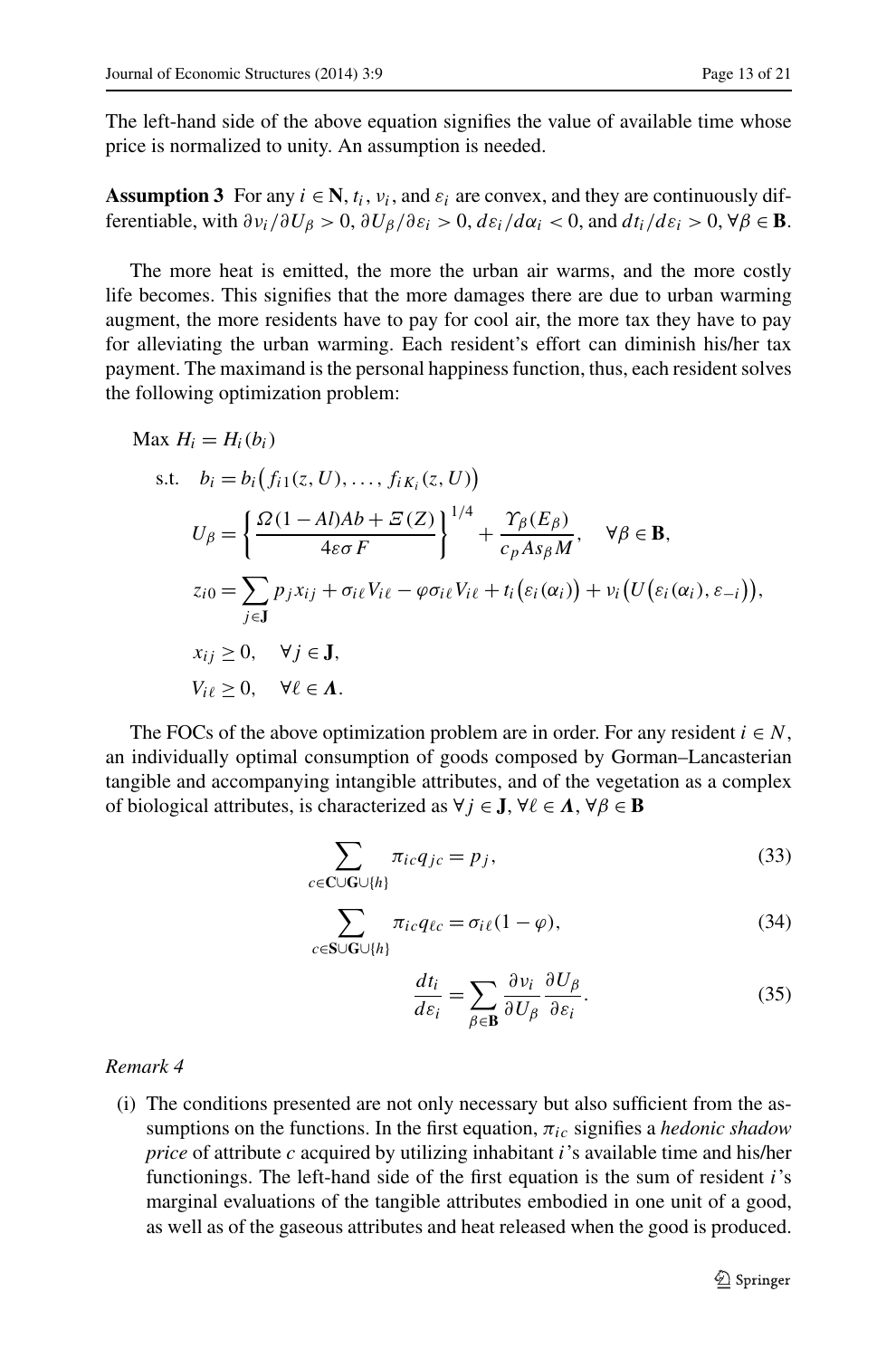Notice that the first two formulas verify that any resident considers heat and gases as intangible characteristics emitted when consuming one unit of good *j* . The first conditions mean that the unit price of the good is equal to the sum of marginal contributions of attributes to his/her happiness through his/her functionings. The conditions assure a Pareto optimality for a quantity of each good, and they give a basis upon which goods resident *i* chooses to buy. He or she may not buy good *j* after due consideration of  $\sum_{c \in \mathbf{G} \cup \{h\}} \pi_{ic} q_{jc}$ , which may be smaller than  $p_i$ , because  $\pi_{ic}q_{ic}$  < 0 holds for some  $c \in \mathbb{C}$  and

$$
\sum_{c \in \mathbf{CUG} \cup \{h\}} \pi_{ic} q_{jc} < \sum_{c \in \mathbf{C}} \pi_{ic} q_{jc} = p_j. \tag{36}
$$

- (ii) The second condition signifies that individual *i*'s marginal evaluation of species as biological attributes by having the vegetation  $V_{i\ell}$  in the area  $A_{i\ell}$  of his/her land  $L_i$ , planted by landscape gardener  $\ell$  is equal to his/her greening cost per cubic meter minus the refunded cost. The term  $\sigma_\ell \varphi$  may be called a "urban" warming (alleviating) subsidy," since it represents the reward according to the person's effort to plant trees in a part of his/her land. Many residents suffer from the fierce heat in summertime, if he/she feels very displeased by the boiling weather due to urban warming.
- (iii) The condition about  $t_i$  shows that city dweller *i*'s marginal evaluation of consuming a unit of electricity is a match for his/her marginal urban warming tax. Thus, a proper incentive is given to an inhabitant to have a part of his/her land planted with trees and flowers from motives of selfishness.

## 3.2 Offices and Manufacturers as Producers

Here I present the optimization by profit maximizing producers to supply one good with an optimal product quality to consumers. Let producer *j* (landscape gardener  $\ell$ ) produce good *j* (service  $\ell$ ) by using  $x_{j0}$  ( $x_{\ell 0}$ ) as inputs, and the price of  $x_{j0}$  ( $x_{\ell 0}$ ) is normalized to be one, with  $\sum_{j\in\mathbf{J}} x_{j0} + \sum_{\ell \in \mathbf{\Lambda}} x_{\ell 0} \le \sum_{i\in\mathbf{N}} z_{i0}$ . Then  $x_{j0}$  ( $x_{\ell 0}$ ) is the amount of labor time that producer  $j$  (landscape gardener  $\ell$ ) uses as an input.

Denote  $v_j(U(\varepsilon_j(\alpha_j), \varepsilon_{-j}))$  as producer *j*'s damage function and  $\alpha_j \ge 0$  is an abatement cost only known to *j*. Note that  $v_j$  depends on the emissions of the rest of the city. It may be interpreted as an external cost to buy, for example, more efficient power saving air conditioners. Urban warming tax  $t_j$  is a function of  $\varepsilon_j$  and  $\alpha_j$  represents producer *j* 's effort to decrease emissions of heat and gases when producing and transporting  $x_j = \sum_{i \in \mathbb{N}} x_{ij}$  units of good *j*. More examples to explain  $\alpha_j$  are in order: producer *j* encourages his/her staff to commute by bicycle, to use hybrid or fuel cell cars or electric vehicles as delivery vans, and to choose energy-saving types of personal computers in its office.

It is generally accepted that midtown hotels and office buildings use more computers and air conditioners than residents and landscape gardeners. The former would emit more heat and gases into the urban atmosphere as to cool hotels and offices, as urban warming accelerates in the near future. As producers, offices offer services, manufacturers supply products.  $\sigma_{i\ell}V_{j\ell}$  is producer *j*'s greening cost, and  $\varphi \sigma_{i\ell}V_{j\ell}$  is the refund to *j* .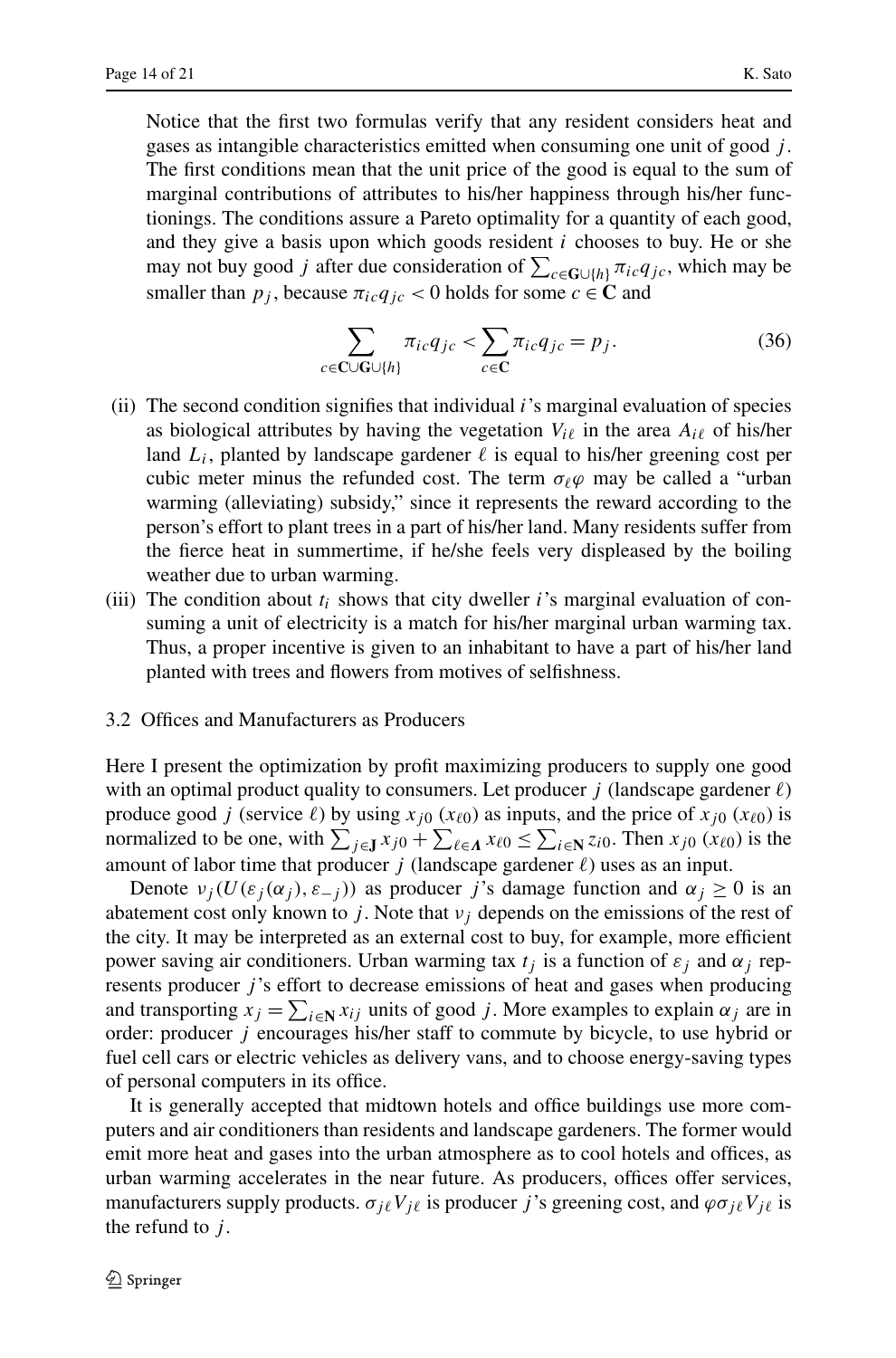Let  $y_j = (x_{j0}, x_j, q_{j1},...,q_{jC}, q_{jC+1},...,q_{jC+G}, q_{jh})$  be producer *j*'s input– output vector, then it produces a good  $j$  as an output to maximize its profit subject to the production function

$$
\psi_j = \psi_j(x_{j0}, x_j, q_{j1}, \dots, q_{jC}, q_{jC+1}, \dots, q_{jC+G}, q_{jh}) \le 0,
$$
\n(37)

where  $q_{jc}$ ,  $\forall c \in \mathbf{G}$ , is the amount of heat or a gas emitted in the urban atmosphere when it produces one unit of good *j*, and  $(q_{iC+1},...,q_{iC+G},q_{ih})$  is a vector of intangible attributes. Meanwhile,  $(q_{j1},...,q_{jC})$  is a vector of tangible characteristics embodied in one unit of good *j* . Any producer therefore jointly produces goods and attributes. The production function may not be convex, but the difficulties arising from non-convexities are not treated here, so an assumption is needed.

**Assumption 4** For any  $j \in \mathbb{N}$ ,  $\psi_j$  is convex and twice continuously differentiable with  $\partial x_{j0}/\partial q_{jc} > 0$ ,  $\forall c \in \mathbb{C} \cup \mathbb{G} \cup \{h\}$ ,  $c \neq j'$ . Furthermore,  $x_j > 0$  implies  $x_{j0} > 0$ , and  $\forall \eta \in \mathbf{R}_+$ ,  $\{y_i | \psi_i(y_i) \leq 0, x_{i0} \leq \eta\}$  is compact.

It is assumed that  $\pi_{ic}$  and  $\pi_{ig}$  are truthful, since all goods are private goods or publicly provided goods such as gas, water, and electricity, for which the residents have to pay public utility charges. Hence, they cannot have them for free.

When  $x_{ij} > 0$ ,  $p_j$  could be computed as  $\sum_{c \in \mathbb{C} \cup \mathbb{G}\{h\}} \pi_{ic} q_{jc}$  from the FOCs, then the profit maximization problem for the producers is given by

$$
\begin{aligned} \text{Max } P_j &= \sum_{i \in \mathbb{N}} \sum_{c \in \mathbb{C} \cup \mathbb{G} \cup \{h\}} \pi_{ic} q_{jc} x_{ij} - x_{j0} - \sigma_{j\ell} V_{j\ell} + \varphi \sigma_{j\ell} V_{j\ell} - t_j \big( \varepsilon_j(\alpha_j) \big) \\ &- v_j \big( U \big( \varepsilon_j(\alpha_j), \varepsilon_{-j} \big) \big). \end{aligned}
$$

Here I make another assumption.

**Assumption 5** For any  $j \in J$ ,  $t_j$ ,  $e_j$  and  $t_j$  are convex, and they are twice continuously differentiable with  $dt_j/d\varepsilon_j > 0$ ,  $d\varepsilon_j/d\alpha_j < 0$ ,  $\frac{\partial v_j}{\partial U_\beta} > 0$ ,  $\frac{\partial U_\beta}{\partial \varepsilon_j} > 0$ , ∀*β* ∈ **B**.

In the presence of tangible and intangible attributes, the necessary conditions for Pareto optimal product quality in terms of tangible and intangible attributes are for any producer  $j \in J$ :  $\forall c \in \mathbb{C}, c \neq j', \forall g \in \mathbb{G}, g \neq j', h \neq j'$ 

$$
\sum_{i \in \mathbf{N}} \pi_{ic} x_{ij} = \frac{\partial x_{j0}}{\partial q_{jc}},\tag{38}
$$

$$
\sum_{i \in \mathbf{N}} \pi_{ig} x_{ij} = \frac{\partial x_{j0}}{\partial q_{jg}} + \sum_{\beta \in \mathbf{B}} \frac{\partial v_j}{\partial U_\beta} \frac{\partial U_\beta}{\partial \varepsilon_j} x_j,
$$
(39)

$$
\sum_{i \in \mathbf{N}} \pi_{ih} x_{ij} = \frac{\partial x_{j0}}{\partial q_{jh}} + \sum_{\beta \in \mathbf{B}} \frac{\partial v_j}{\partial U_\beta} \frac{\partial U_\beta}{\partial \varepsilon_j} x_j,
$$
(40)

 $\mathcal{Q}$  Springer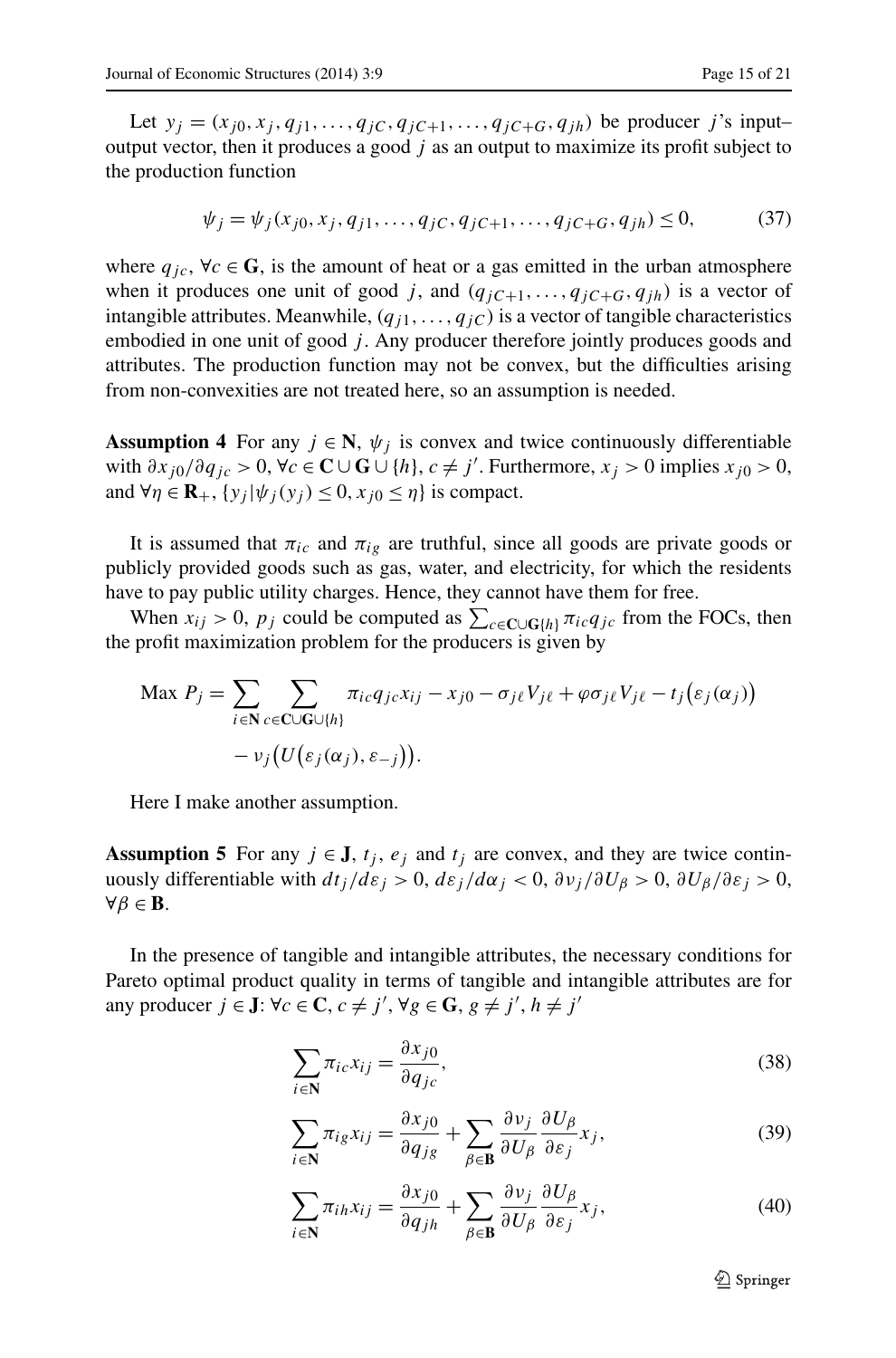$$
\frac{dt_j}{d\varepsilon_j} = \sum_{\beta \in \mathbf{B}} \frac{\partial v_j}{\partial U_\beta} \frac{\partial U_\beta}{\partial \varepsilon_j}.
$$
\n(41)

# *Remark 5*

- (i) The first equation establishes a Pareto optimality for an amount of each attribute and determines a vector of optimal tangible characteristics embodied in the good supplied by producer *j* . The L.H.S. of the first equation is the marginal revenue which is the aggregate of the residents' marginal evaluations of a change in an attribute embedded in  $x_j$ . Its R.H.S. is the marginal cost in terms of labor time to produce  $q_{jc}$ .  $\sum_i \pi_{ic} x_{ij}$  is the marginal social value of good *j*, which is the sum of the personal evaluations of a change in an attribute when the quantity of good *xj* is produced.
- (ii) The third equation shows a Pareto optimal quantity of each gas as an intangible attribute. The L.H.S. is the social value of heat, and the R.H.S. consists of the terms: the first two term is the marginal cost in terms of  $x_{i0}$ , and the second term means the marginal climatic damage to emit heat.  $t_i$  is the urban warming tax of producer *j* .

# 3.3 Landscape Gardeners

Next, efficiency conditions for landscape gardeners are derived. Their job is to plant trees in areas of lands that residents and producers possess, so they are exempted from the obligation of greening a part of their own lands in our model. They supply plants as biological, and thus, tangible attributes, as well as intangible attributes.

Denote  $v_{\ell}(U(\varepsilon_{\ell}(\alpha_{\ell}), \varepsilon_{-\ell}))$  as landscape gardener  $\ell$ 's heat abatement cost and  $\alpha_{\ell} > 0$  is a parameter only known to gardener  $\ell$ . Landscape gardeners can attempt to serve green areas to residents and producers by using a new technology which does not emit too much heat. Let  $N_\ell$  be the set of residents who commission landscape gardener  $\ell$  to plant trees and  $J_{\ell}$  be the set of producers which ask gardener  $\ell$  to plant trees  $V_{\ell} = \sum_{i \in \mathbb{N}_{\ell}} V_{i\ell} + \sum_{j \in \mathbf{J}_{\ell}} V_{j\ell}$ .

Any gardener provides a green area to residents and producers to maximize his/her profit subject to the production function

$$
\psi_{\ell} = \psi_{\ell}(x_{\ell 0}, L_{\ell}, V_{\ell}, q_{\ell C+1}, \dots, q_{\ell C+G}, q_{\ell C+G+1}, \dots, q_{\ell C+G+S}, q_{\ell h}). \tag{42}
$$

Hence, each gardener solves the optimization problem

$$
\begin{aligned} \text{Max } P_{\ell} &= \sum_{i \in \mathbb{N}_{\ell}} \sum_{c \in \mathbb{S} \cup \mathbb{G} \cup \{h\}} \pi_{ic} q_{\ell c} V_{i\ell} + \sum_{j \in \mathbf{J}_{\ell}} \sigma_{j\ell} V_{j\ell} - x_{\ell 0} + t_{\ell} \big( \varepsilon_{\ell}(\alpha_{\ell}) \big) \\ &+ v_{\ell} \big( U \big( \varepsilon_{\ell}(\alpha_{\ell}), \varepsilon_{-\ell} \big) \big). \end{aligned}
$$

Two assumptions are needed for this maximization problem.

**Assumption 6** For any  $\ell \in \Lambda$ ,  $\psi_{\ell}$  is convex and twice continuously differentiable with  $\partial x_{\ell 0}/\partial q_{\ell c} > 0$ ,  $\forall c \in \mathbf{S} \cup \mathbf{G} \cup \{h\}$ ,  $c \neq \ell'$ . Furthermore,  $A_{\ell} > 0$  implies  $x_{\ell 0} > 0$ and  $L_{\ell} > 0$ , and  $\forall \eta \in \mathbf{R}_+$ ,  $\{y_{\ell} | \psi_{\ell}(y_{\ell}) \leq 0, x_{\ell 0} \leq \eta, L_{\ell} \leq \eta\}$  is compact.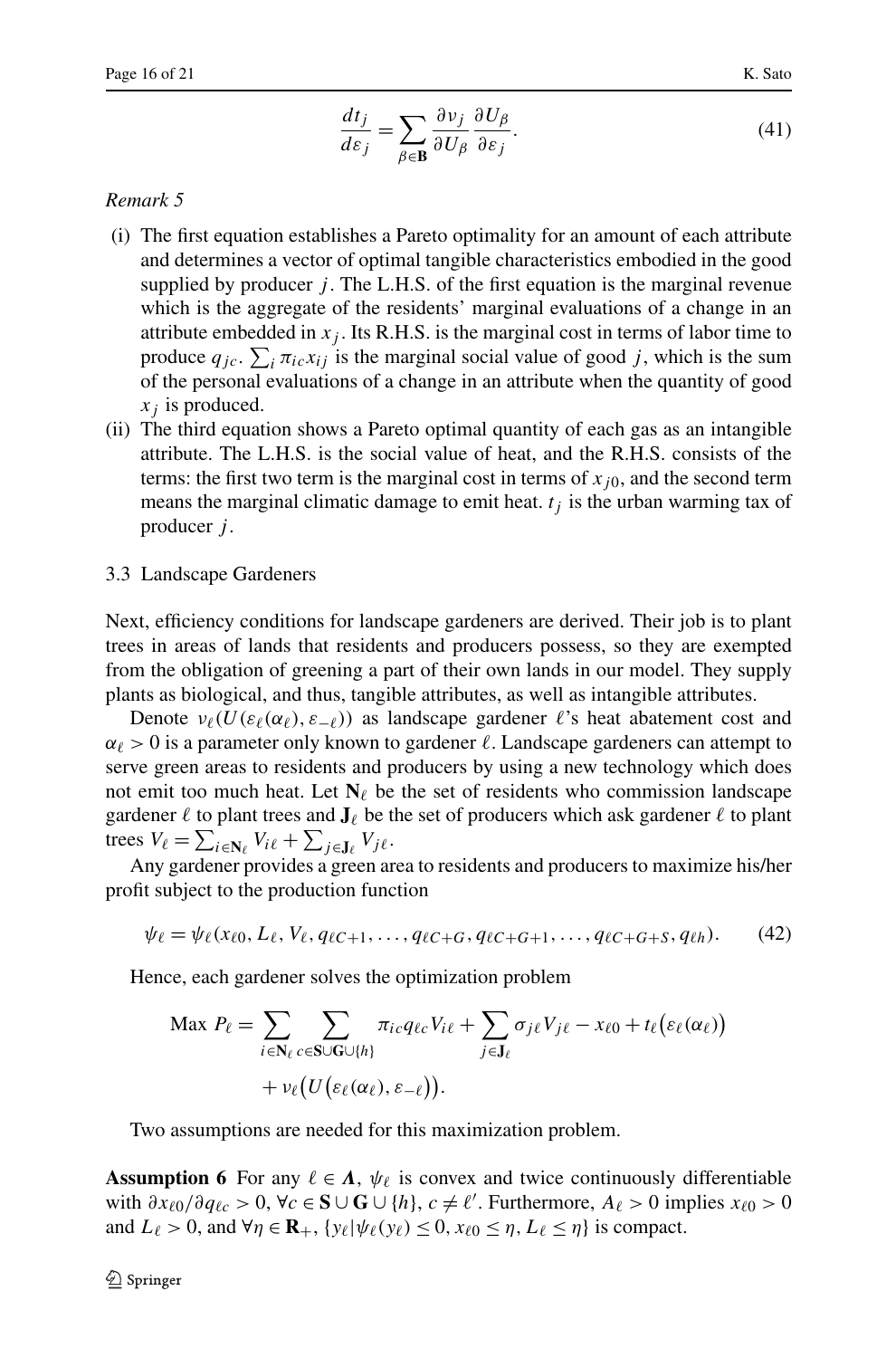**Assumption 7** For any  $\ell \in \Lambda$ ,  $t_{\ell}$ ,  $\varepsilon_{\ell}$  and  $v_{\ell}$  are convex and twice continuously differentiable with  $dt_{\ell}/d\alpha_{\ell} < 0$ ,  $d\varepsilon_{\ell}/d\alpha_{\ell} < 0$ ,  $\partial v_{\ell}/\partial U_{\beta} < 0$  and  $\partial U_{\beta}/\partial \varepsilon_{\ell} < 0$ ,  $\forall \beta \in \mathbf{B}$ .

The FOCs are the following. For any landscape gardener  $\ell \in \Lambda$ , necessary conditions for Pareto optimal quality of planted vegetation as a complex of biological attributes are ∀*s* ∈ **S**, *s*  $\neq$   $\ell'$ , ∀*g* ∈ **G**, *g*  $\neq$   $\ell'$ 

$$
\sum_{i \in \mathbf{N}_{\ell}} \pi_{is} V_{i\ell} + \sum_{j \in \mathbf{J}_{\ell}} \sigma_{j\ell} \frac{\partial V_{j\ell}}{\partial q_{\ell s}} = \frac{\partial x_{\ell 0}}{\partial q_{\ell s}},\tag{43}
$$

$$
\sum_{i \in \mathbf{N}} \pi_{ig} V_{i\ell} + \sum_{j \in \mathbf{J}_{\ell}} \sigma_{j\ell} \frac{\partial V_{j\ell}}{\partial q_{\ell g}} = \frac{\partial x_{\ell 0}}{\partial q_{\ell g}} + \sum_{\beta \in \mathbf{B}} \frac{\partial v_{\ell}}{\partial U_{\beta}} \frac{\partial U_{\beta}}{\partial \varepsilon_{\ell}} V_{i\ell},
$$
(44)

$$
\sum_{i \in \mathbf{N}} \pi_{ih} V_{i\ell} + \sum_{j \in \mathbf{J}_{\ell}} \sigma_{j\ell} \frac{\partial V_{j\ell}}{\partial q_{\ell h}} = \frac{\partial x_{\ell 0}}{\partial q_{\ell h}} + \sum_{\beta \in \mathbf{B}} \frac{\partial v_{\ell}}{\partial U_{\beta}} \frac{\partial U_{\beta}}{\partial \varepsilon_{\ell}} V_{i\ell},
$$
(45)

$$
\frac{dt_{\ell}}{d\varepsilon_{\ell}} = \sum_{\beta \in \mathbf{B}} \frac{\partial v_{\ell}}{\partial U_{\beta}} \frac{\partial U_{\beta}}{\partial \varepsilon_{\ell}}.
$$
 (46)

*Remark 6* The equations establish a Pareto optimality for the amount of each attribute and determine a vector of optimal quality characteristics that any gardener can supply its biological product to residents and producers. In the second and third equations, the R.H.S. are composed of two terms: the first is the marginal cost of the labor to supply one unit of plant as a biological attribute and the second term is gardener  $\ell$ 's marginal contribution to urban warming by emitting heat. The L.H.S. of the equations signify the marginal social value in terms of the labor time, where the marginal social value is the sum of the evaluations of a change in each biological characteristic.

#### 3.4 Urban Warming Tax and Subsidy

This section proposes an urban warming (alleviating) tax/subsidy scheme. For that purpose, define the monetary damages due to urban warming as the sum of costs to deal with public damages:  $\Phi = \sum_{\beta \in \mathbf{B}} D_{\beta}(U)$ . Examples are the economic losses due to the deaths of people and the inundation of subway stations. *Φ* embraces houses flooded above floor level or up to the floorboards at some blocks and domesticated animals due to heat waves. The total cost to cope with private damages:  $\Psi \equiv \sum_{e \in E} v_e(U)$  includes the costs of cooling installations in stockyards and of increasing water consumption due to cooling them. The social damage due to urban warming therefore is the following. Hence, our problem of social cost to be minimized is

Min 
$$
\{\Phi + \Psi\}
$$
.

An assumption is imposed.

**Assumption 8**  $D_\beta$  is concave and twice continuously differentiable with  $\partial D_\beta$ /  $∂Uβ > 0$  and  $∂<sup>2</sup>D<sub>β</sub>/∂U<sub>β</sub><sup>2</sup> > 0, ∀β ∈ **B**.$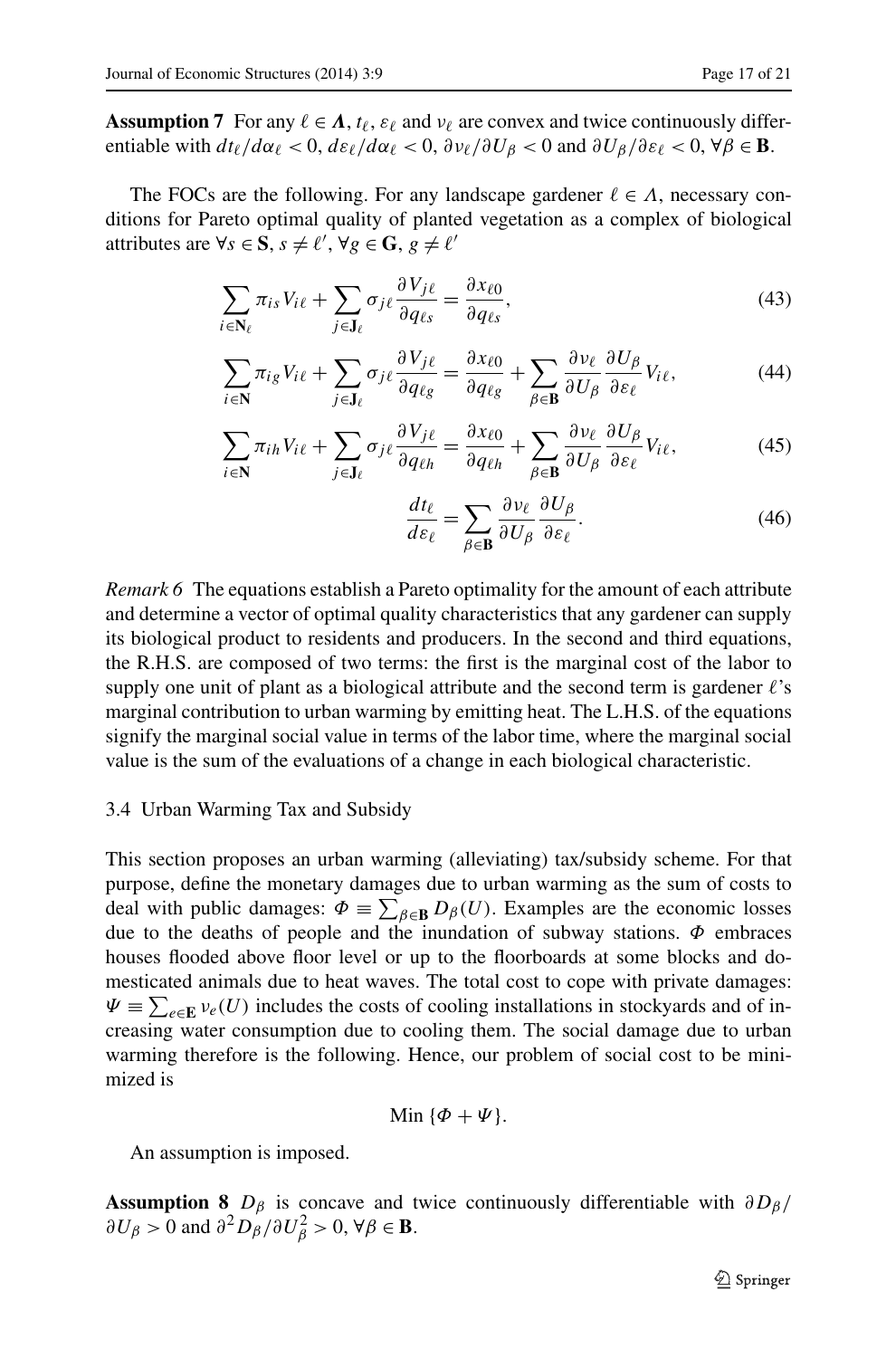<span id="page-17-3"></span><span id="page-17-2"></span>Suppose that emissions of heat and gases are integrated to be represented by one argument  $\varepsilon_e \equiv z_{eg} \equiv z_{eh}$ . We seek for the socially optimal amount of heat emissions. We have

$$
\sum_{\beta \in \mathbf{B}} \frac{\partial D_{\beta}(U_{\beta})}{\partial U_{\beta}} \left( \frac{\partial U_{\beta}}{\partial \varepsilon_{e}} \right) \frac{d\varepsilon_{e}}{da_{e}} da_{e} + \sum_{e \in \mathbf{N} \cup \mathbf{J} \cup \mathbf{\Lambda}} \sum_{\beta \in \mathbf{B}} \frac{\partial v_{e}(U_{\beta})}{\partial U_{\beta}} \left( \frac{\partial U_{\beta}}{\partial \varepsilon_{e}} \right) \frac{d\varepsilon_{e}}{da_{e}} da_{e} = 0. \tag{47}
$$

Here is the main result.

**Theorem 1** *Urban Warming Tax is a mechanism of the form à la Groves represented by*, ∀*e* ∈ **N** ∪ **J** ∪ *Λ*, ∀*β* ∈ **B**:

<span id="page-17-1"></span>
$$
t_e(\varepsilon_e) = -\int_0^{\varepsilon_e} \frac{\partial v_e(U_\beta)}{\partial U_\beta} \left(\frac{\partial U_\beta}{\partial \varepsilon_e}\right) \frac{d\varepsilon_e}{d a_e} \, da_e + I_e(\varepsilon_{-e}),
$$

*where Ie(ε*−*e) is a constant of integration independent of εe*. [6](#page-17-0)

*Proof* By adopting the Laffont ([1982\)](#page-20-25) differential method, one observes from the FOCs above that

$$
\sum_{e \in \mathbf{N} \cup \mathbf{J} \cup \mathbf{\Lambda}} \left\{ \frac{\partial v_e(U_\beta)}{\partial U_\beta} \left( \frac{\partial U_\beta}{\partial \varepsilon_e} \right) + \frac{dt_e(\varepsilon_e)}{d\varepsilon_e} \right\} \frac{d\varepsilon_e}{da_e} da_e = 0, \quad \forall \beta \in \mathbf{B}.
$$
 (48)

Integrating this yields

$$
\sum_{e \in \mathbf{N} \cup \mathbf{J} \cup \mathbf{\Lambda}} t_e(\varepsilon_e) = -\int_0^{\varepsilon_e} \left\{ \sum_{e \in \mathbf{N} \cup \mathbf{J} \cup \mathbf{\Lambda}} \frac{\partial v_e(U_\beta)}{\partial U_\beta} \left( \frac{\partial U_\beta}{\partial \varepsilon_e} \right) \frac{d\varepsilon_e}{da_e} da_e + I_e(\varepsilon_{-e}) \right\}.
$$
 (49)

Removing the summation from Eq. ([49\)](#page-17-1) leads the statement of Theorem [1](#page-17-2). Suppose that there exists a unique solution to the above problem of social cost minimization. As we aim to find the urban warming tax corresponding to the social optimum, substituting Eq.  $(47)$  $(47)$  in Eq.  $(49)$  $(49)$  gives

$$
\sum_{e \in \mathbf{N} \cup \mathbf{J} \cup \mathbf{\Lambda}} t_e(\varepsilon_e) = \sum_{\beta \in \mathbf{B}} \int_0^{\varepsilon_e} \frac{\partial D_\beta(U_\beta)}{\partial U_\beta} \left( \frac{\partial U_\beta}{\partial \varepsilon_e} \right) \frac{d\varepsilon_e}{da_e} da_e + I,\tag{50}
$$

<span id="page-17-0"></span>where *I* is a constant of integration.

Consequently, the sum of *urban warming tax* is represented by

$$
\sum_{e \in \mathbb{N} \cup \mathbb{J} \cup \Lambda} t_e(\varepsilon_e) = \sum_{\beta \in \mathbb{B}} D_{\beta}(T_{\beta}) + S,\tag{51}
$$

where  $S$  is a constant of integration.  $\Box$ 

 $6$ See Groves ([1976\)](#page-20-26), Green and Laffont ([1979](#page-20-27)), and Myles [\(1995](#page-20-28)).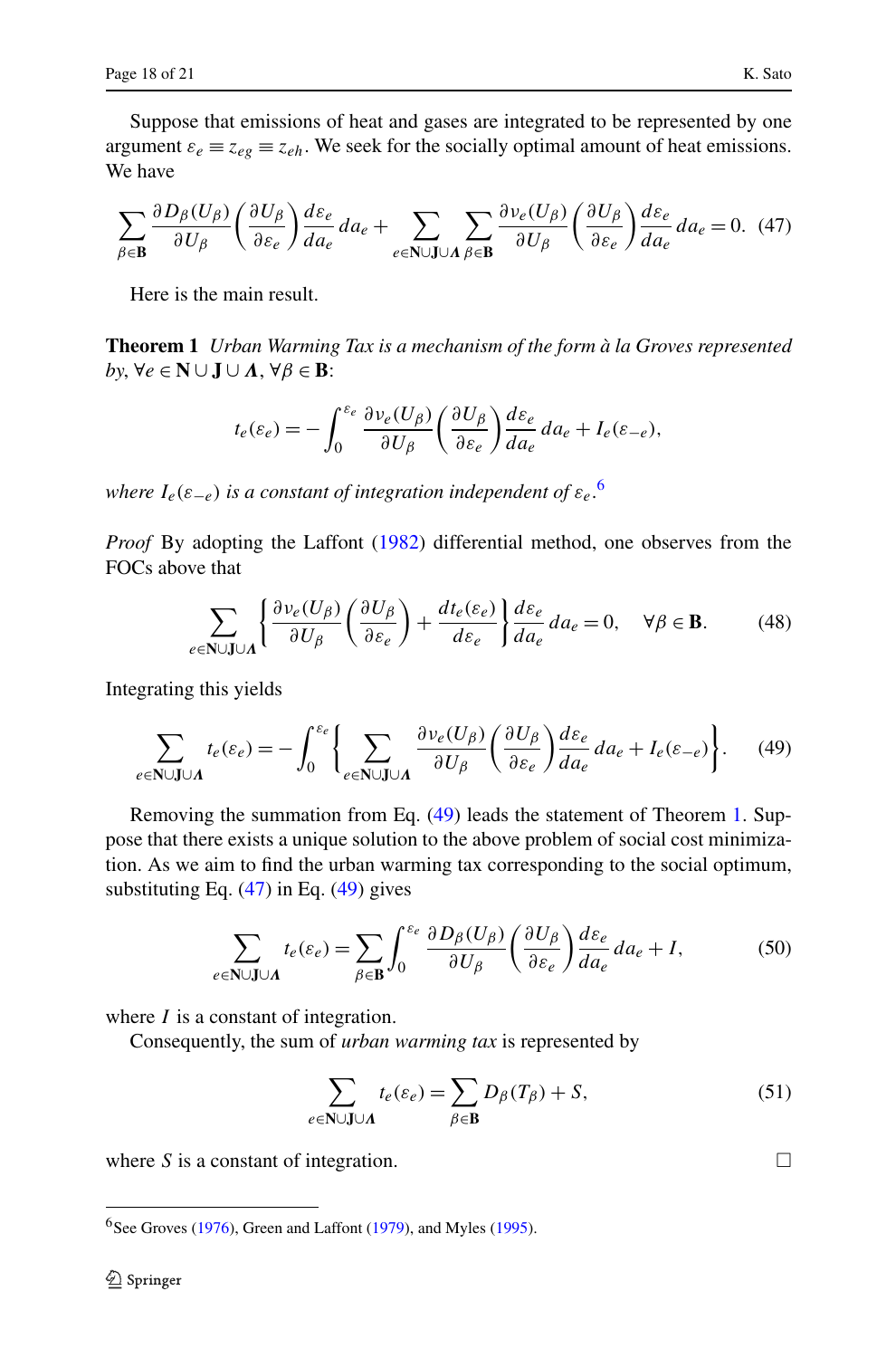In the above equation, *S* interpreted as the amount of subsidy can be refunded to those collaborating on tree-planting plus the costs of public utilities. Let me propose therefore the following.

**Claim 1** *Urban Warming Subsidies are given to the collaborators who have planted trees and vegetation to cool their city*. *We have*

$$
S = \sum_{i \in \mathbf{N}} \sum_{\ell \in \mathbf{\Lambda}} \varphi_i \sigma_{i\ell} V_{i\ell} + \sum_{j \in \mathbf{J}} \sum_{\ell \in \mathbf{\Lambda}} \varphi_j \sigma_j V_j.
$$

Subsidies are, respectively, given to residents, offices, and manufacturers, since they have cooperated in their efforts to have trees and flowers planted in the required percentage of their land lots. An important feature is that the tax levied may fully cover social damages, and the part of the tax paid *S* can be redistributed to the contributors in order to cool their city.

### **4 Final Remarks**

This paper has analyzed urban warming and heat island in the theory of attributes/functionings à la Gorman–Lancaster–Sen that I proposed in Sato ([2008\)](#page-20-14). My discussion has proceeded on the premise that the urban atmosphere is a composite of intangible characteristics including heat. This paper has extended Sato [\(2006](#page-20-13), [2008\)](#page-20-14) to combine global and urban warming and the urban heat island in an integrated energy balance model. Our model incorporates landscape gardeners who are commissioned by residents and producers. Then an optimization by each agent is solved to derive optimality conditions in the attributes/functionings theory. Residents are happiness maximizers and producers and landscape gardeners are profit maximizers, and the metropolitan government is a social cost minimizer. An urban warming tax/subsidy scheme has been proposed; the subsidy is given to contributors of cooling the city, by planting. This paper has also shown that the change of composition of tangible attributes in the goods changes that of intangible attributes such as heat and GHGs in the urban atmosphere.

As a recent technological innovation, let me introduce the *photocatalyst of titanic*  $oxide$  (TiO<sub>2</sub>) to cool-down structures. This method clarified that water can be decomposed only by photo energy and titanic oxide. In 2006, an experiment was conducted on a roof-top (10  $\rm m^2$ ) of a building, which was covered by a water film coated with titanic oxide. This test proved that this film of water could cool the building and showed that the temperature decreased by 30 °C. More precisely, that experiment verified that the mercury stood at 60 $\degree$ C without the photocatalyst and water sprinkling, whereas the temperature was 30 °C with both. The maximum temperature difference between the two cases amounted to 30 degrees. The indoor temperature at that time was 15 °C, which resulted in the cost reduction of air conditioning. The photocatalyst of titanic oxide on glass on the sides of the buildings can cool down their structures and save on the cost of air conditioning. The cooling effect and cost effectiveness could be augmented by utilizing rainwater and by coating windows with titanic oxide. Currently, the size of the market for this technology amounts to 0.4 billion dollars, and it is anticipated to augment to 8.3 billion dollars in the future. In 2006 also, a new variety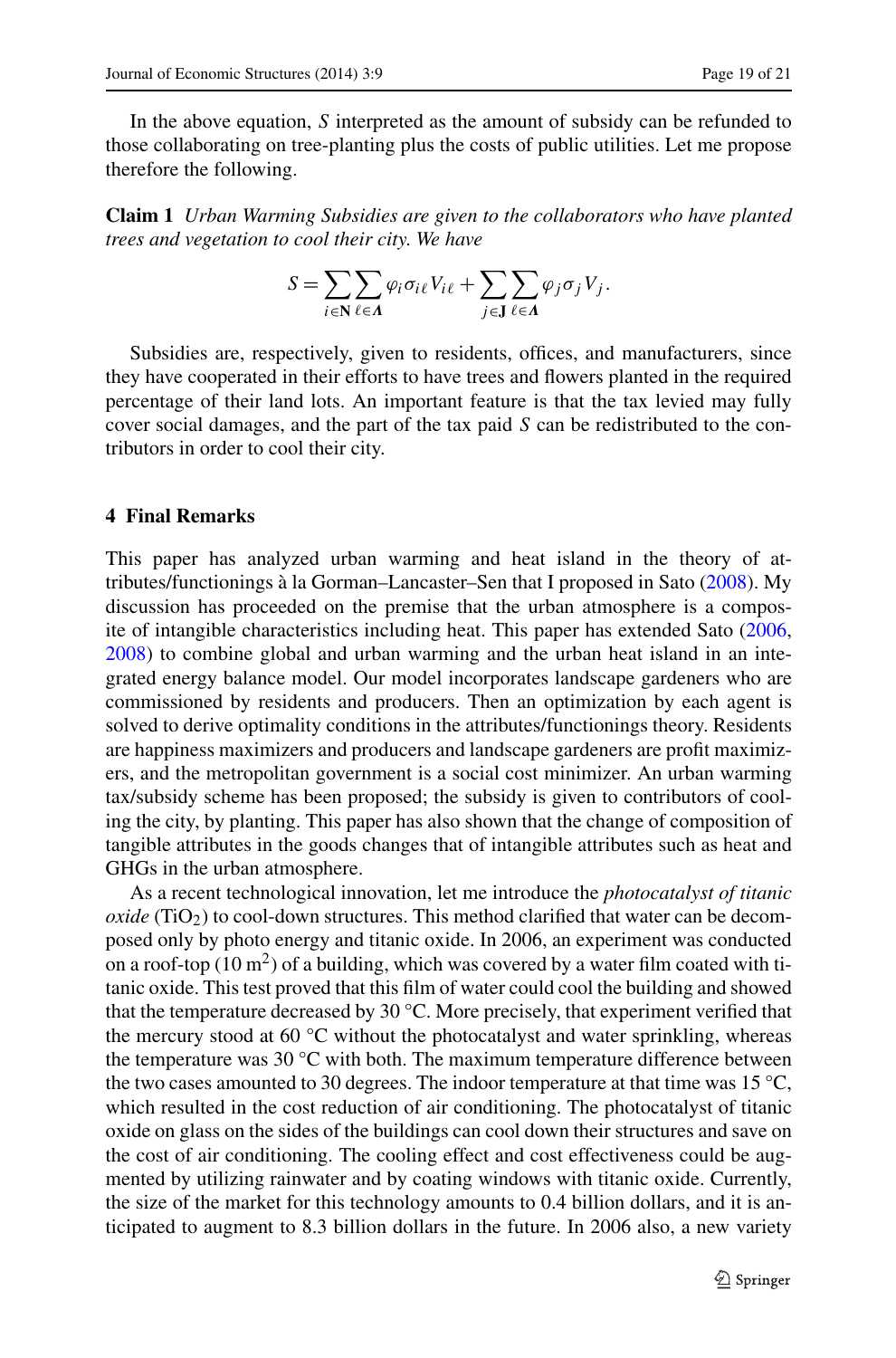of photocatalyst has been discovered; applying the radiant energy resolves water to raise hydrogen, which is well known as an ultimate clean energy. A cocatalyst added to yellow powder as a composite of nitrogen gallium and zinc oxide becomes a catalyst which reacts by radiant energy. The resolution efficiency of water is about ten times higher than the former one and there is still room for enhancing further efficiency. In 2009, a new system of photocatalysis, the *titania photocatalyst sheet* was invented.

In 2008, it was proposed that a *Sierpinsi manifold* could be an alternative to the leaves of trees to cool down warming cities by discovering the fractal similarity of the former and the latter. Seen from one direction, a Sierpinski manifold is a plane, whereas it is three-dimensional when it is seen from the other. By selecting a tree, it has been observed that its fractal is two-dimensional, although it has a threedimensional structure. Samples of the Sierpinski manifold were made and placed on the roof of a building in a central business district in a city and obtained the desired result of cooling down by mitigating solar heat and light under their structure. It was verified that the trees have two fractal dimensions which are the same as the *Sierpinski Tetrahedron*. A roof as a complex of many Sierpinski tetrahedrons could be a substitute to trees, in terms of an efficient method to combat against urban warming and heat island. Some experiments were conducted by constructing roofs made by Sierpinski tetrahedrons and showed that the temperature beneath these roofs was lower than that measured on a road without the roofs. What is important is that maintenance and waterworks are not necessary for these manifolds, which could save on the cost of water. Different from trees, water is not necessary and just the management of roofs is needed.<sup>7</sup>

As in Green et al. ([2007\)](#page-20-29), we must challenge ourselves to work towards stabilizing the urban climate by reducing anthropogenic heat stocks in regions of cities at all costs. We cannot foresee what will happen in the near future, so we had better take every precaution against urban warming and heat islands.

## **Competing Interests**

The author declares that they have no competing interests.

<span id="page-19-1"></span><span id="page-19-0"></span>**Acknowledgements** An earlier version of this paper was presented at the annual meeting of the Society for Environmental Economics and Policy Studies held at the Graduate School of Environmental Sciences, Tohoku University, September 16, 2012. Its revised version was presented at the autumn meeting of the Japanese Economic Association held at Kanagawa University, September 16, 2013. The author gratefully acknowledges Professor Toyoaki Washida for his useful comments and suggestions at that meeting. Some revisions were made thereafter.

# <span id="page-19-2"></span>**References**

Drèze J, Hagen K (1978) Choice of product quality: equilibrium and efficiency. Econometrica 46:493–513 Gartland L (2008) Heat islands: understanding and mitigating heat in urban areas. Earthscan, London

 $7$ See Sato [\(2014\)](#page-20-30) for water-related technological innovations.